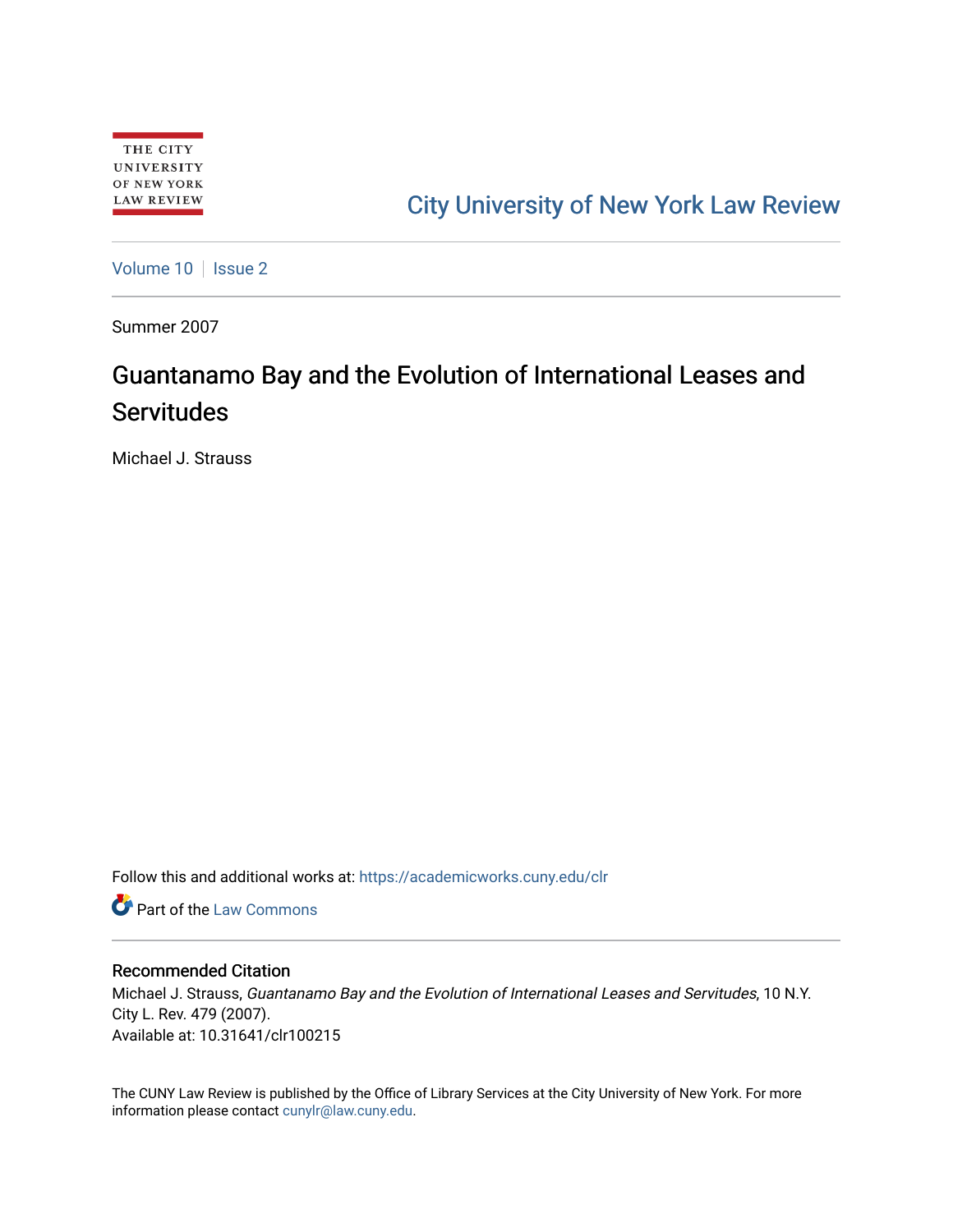## **GUANTANAMO BAY AND THE EVOLUTION OF ´ INTERNATIONAL LEASES AND SERVITUDES**

#### *Michael J. Strauss\**

#### **INTRODUCTION**

Territorial leases and servitudes are recognized in both international law and international relations as means by which states may exercise control over territories without having sovereignty over them.1 They allow states to reallocate sovereign rights over specific areas without transferring title to the territories in question or altering state boundaries. As such, they act as legal and political mechanisms for addressing the interests of states when these interests evolve in ways that are incompatible with the boundaries that define their territory.

It is in this context that Guantánamo Bay exists as a distinct territorial space with a legal and political character. A closer look at the phenomena of state-to-state leases and servitudes is thus useful for understanding their contribution to questions of law that have arisen at Guantánamo Bay. The responses to these questions may in turn have a reciprocal impact on the law of international leases and servitudes more generally. Leases between states are typically embodied in treaties or other bilateral agreements, and are the legal instruments that create the servitudes by which states exercise sovereign competences on other states' territory.2 Deriving from private law leases and servitudes, they form a peripheral theme in international law, sparsely studied relative to other aspects and widely regarded as marginal,<sup>3</sup> although they tend to push

<sup>3</sup> *E.g.*, they occupy three of 939 pages in MALCOLM N. SHAW, INTERNATIONAL LAW

<sup>\*</sup> Ph.D*. (summa cum laude)*, International Relations and Diplomacy, Centre d'Etudes Diplomatiques et Strategiques, Paris, 2006. M.S., Columbia University Grad- ´ uate School of Journalism, 1976. International Fellow, Columbia University School of International Affairs, 1975–1976. B.A., University of Minnesota School of Journalism

<sup>&</sup>lt;sup>1</sup> See MALCOLM N. SHAW, INTERNATIONAL LAW 366-67 (4th ed. 1997). International leases refer to agreements between states that permit a foreign entity to obtain "control of usually strategic points without the necessity of actually annexing the territory." *Id.* at 366. International servitudes exist "where the territory of one state is under a particular restriction in the interests of the territory of another state." *Id.* at 367. Both give rise to rights *in rem*. *Id.* at 366.

<sup>2</sup> Michael John Strauss, The Viability of Territorial Leases in Resolving International Sovereignty Disputes: A Comparative Study 120 (Apr. 2006) (unpublished Ph.D. dissertation, Centre d'Etudes Diplomatiques et Strategiques, Paris) (on file with The New York City Law Review) (citing  $Id$ .).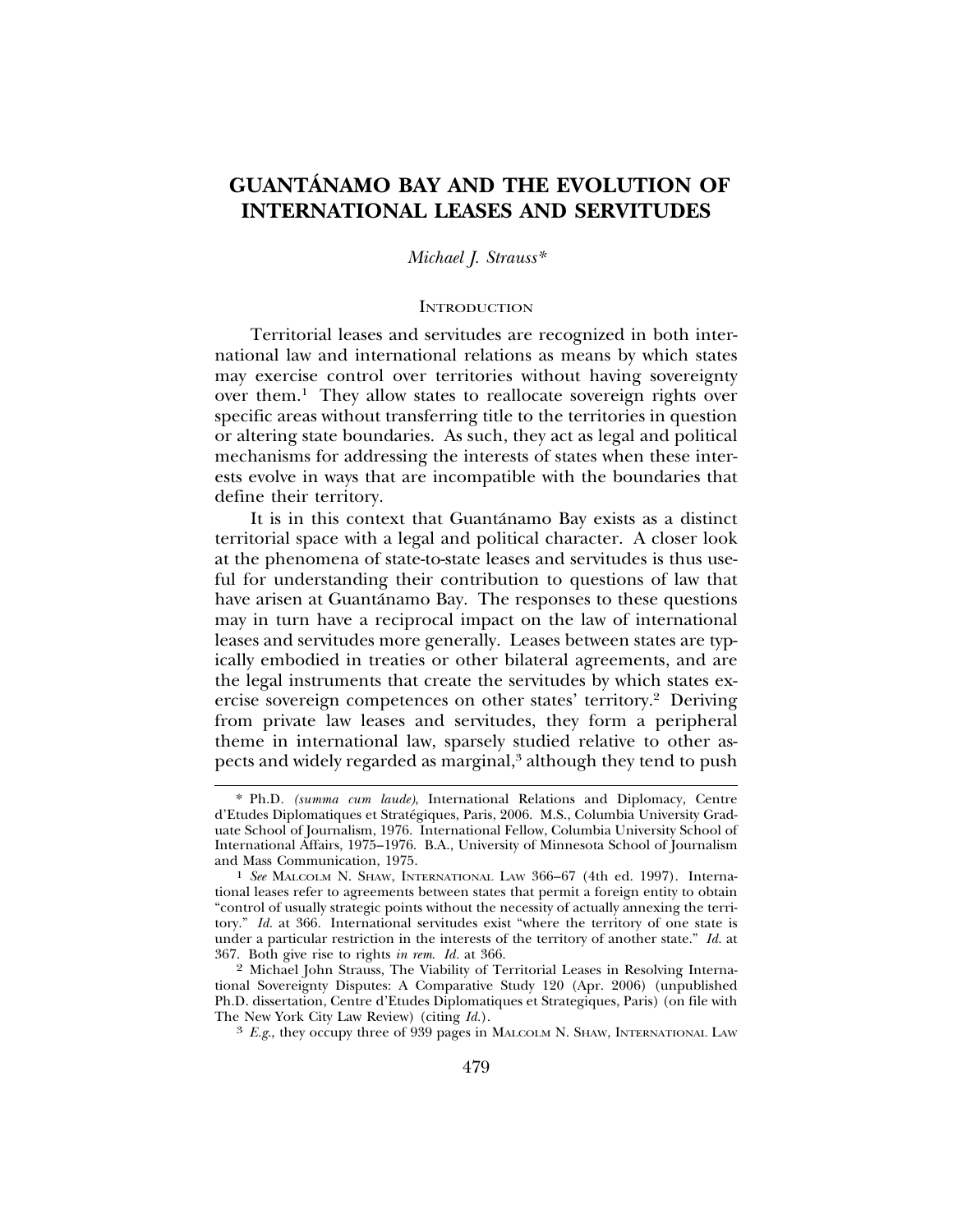its margins outward by posing challenges to established legal concepts such as sovereignty and jurisdiction. As such, they provide an impetus for international law to evolve.

When states have objectives that require access to territory beyond their boundaries, leasing the area in question may be deemed the most desirable option when the risks and costs of securing that access by other means are weighed against it. Each party to a negotiated lease derives benefits—the lessee state obtains rights on additional territory, while the lessor state's benefits can range from being specific, direct, tangible and/or immediate (*i.e.*, monetary compensation) to being general, indirect, intangible and/or longterm (*i.e.*, a step toward improving political or economic relations).

Surveys of international leases and servitudes have shown them to be mostly *ad hoc* arrangements, tailored to address specific issues that arise among states in their interactions with one another.4 The goals are usually economic, military, administrative or diplomatic, and on occasion the aim has been to resolve conflicts about sovereignty over territory.

As each lease has unique features for the circumstances at hand, territorial leases can reflect a degree of pragmatism and even creativity for which international law and previous diplomatic experience may provide little guidance. The gaps they can reveal in established legal notions explain why such leases and the behaviour of states in relation to them are prone to be ongoing sources of new legal questions about sovereignty and jurisdiction. The lease of Guantánamo Bay by the United States from Cuba in 1903 raised such questions right from the start, as evidenced by the attention they received from international law scholars within its first decade of implementation.<sup>5</sup>

The Guantánamo Bay lease is particularly relevant to any general discussion about territorial leases and servitudes because of its influence on these broader notions themselves. It was concluded at a time when states were actively applying the concept of territorial leasing to a variety of new situations, and was the first major

<sup>366–68 (4</sup>th ed. 1997) and four of 1,520 pages in NGUYEN QUOC DINH, PATRICK DAIL-LIER & ALAIN PELLET, DROIT INTERNATIONAL PUBLIC 484-87 (Librairie Générale de Droit et de Jurisprudence, 7th ed. 2002).

<sup>4</sup> *See* HELEN DWIGHT REID, INTERNATIONAL SERVITUDES IN LAW AND PRACTICE (1932); F. A. VÁLI, SERVITUDES OF INTERNATIONAL LAW: A STUDY OF RIGHTS IN FOREIGN TERRITORY (Stevens & Sons Ltd., 2d ed. 1958).

<sup>5</sup> *See* NAVAL WAR COLLEGE, INTERNATIONAL LAW SITUATIONS 1907 9–22 (1908) [hereinafter NAVAL WAR COLLEGE 1907]; NAVAL WAR COLLEGE, INTERNATIONAL LAW SITUATIONS 1912 93-113 (1912) [hereinafter NAVAL WAR COLLEGE 1912].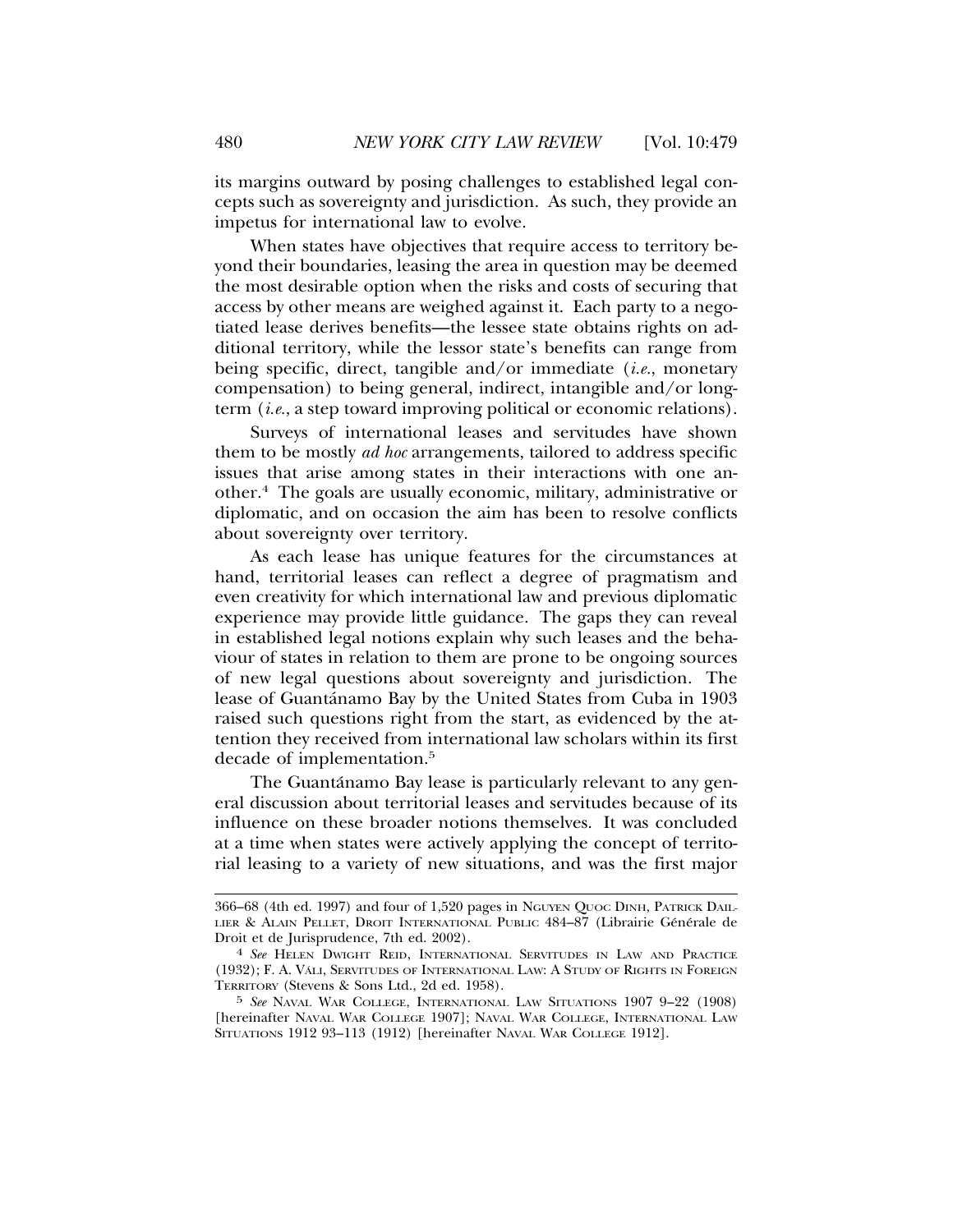lease in which the U.S. secured an area for military-related activity within the territory of another state. $6$  This helped broaden the range of objectives for which states routinely engage in territorial leasing.<sup>7</sup>

The use of Guantánamo Bay since 2002 as a detention center for prisoners captured in U.S. anti-terrorism efforts abroad constitutes another precedent: it made Guantanamo Bay the first leased ´ territory to be employed as a site for extra-jurisdictional activity actions by a state that are not authorized under its legal system on its own territory, and that are also outside the jurisdiction of the state that was obliged by the lease to relinquish its legal authority in the territory where the actions occur.8

#### II. STATES, TERRITORY, AND TITLE

The innovative uses of Guantánamo Bay illustrate that states can perceive leased territories and their associated servitudes as "laboratories" for implementing new interpretations and applications of established law in support of political or other objectives. Leased territories are particularly exposed to this possibility because the basic concepts behind their existence—title to territory, effective control and sovereignty—have been subject to divergent theories, varying legal definitions and conflicting interpretations over time.

Differences in these notions can be traced back to the core relationship between states and territory. Of various theories that exist to explain this relationship, one currently enjoying considerable favour among international law scholars is the *juridical compe*tence theory,<sup>9</sup> which views territory as the area in which a state can exercise its system of laws to the exclusion of other states.

<sup>6</sup> Gary L. Maris, *International Law and Guantanamo*, 29 THE JOURNAL OF POLITICS 261, 263–64 (1967).

<sup>&</sup>lt;sup>7</sup> See VALI, *supra* note 4, at 208 (noting that "[p]rior to the Second World War maintenance of military bases in foreign territory in time of peace" as was the case with Guantánamo "was a rather exceptional phenomenon").

<sup>&</sup>lt;sup>8</sup> Strauss, *supra* note 2, at 119; *see also* Harold Hongju Koh, Dean of Yale Law School, Statement before the Senate Judiciary Committee regarding the Nomination of the Honorable Alberto R. Gonzales as Attorney General of the United States (Jan. 7, 2005), *available at* http://judiciary.senate.gov/testimony.cfm?id=1345&wit\_id=3938 (testifying that in his legal opinion the use of Guantanamo Bay, as the center for ´ indefinite detention and interrogation of foreign nationals, constitutes the use of an international servitude as an "extra-legal zone").

<sup>&</sup>lt;sup>9</sup> CHARLES ROUSSEAU, COURS DE DROIT INTERNATIONAL PUBLIC 29-31 (Les Cours de Droit 1956) (Fr.). This has also been called the *jurisdictional theory*. *See* E.N. van Kleffens, *Sovereignty in International Law: Five Lectures*, *in* 82 RECUEIL DES COURS DE L'ACADÉMIE DE DROIT INTERNATIONAL DE LA HAYE 1, 96 (1953).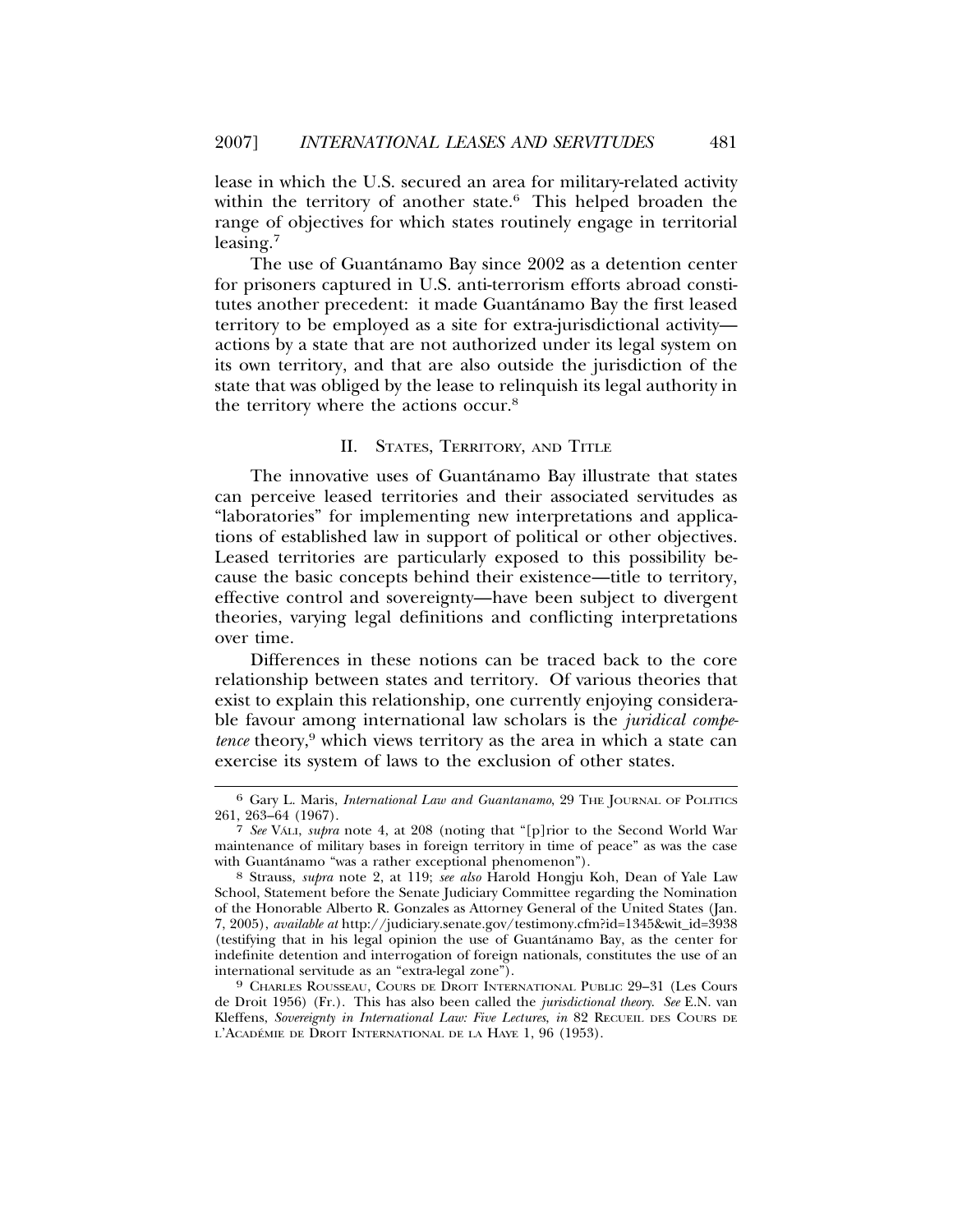But it is the *territoire-objet* theory, which considers territory as the property of a state and the object of its power and exercise of sovereignty,10 which provides a more direct basis for the notion of territorial leases and servitudes. This once-dominant theory was said to have lost most of its adherents by the middle of the twentieth century11 and some international law scholars consider it to be no longer valid.12 However, it remains quite alive: Brownlie, commenting on territorial title, writes "[i]n principle the concept of ownership, opposable to all other states and unititular, can and does exist in international law,"13 and Menon refers to territory as "territorial property of a State[.]"14

Title-to-territory is the conceptual instrument that has evolved in the context of international law to legitimize this property-like relationship between a state and the territory on which it is located, and to provide the state with legal competence on that territory. The term is used interchangeably to denote both the facts employed in conferring a right as well as the right itself.15 The International Court of Justice has broadened the scope of title-toterritory by considering it to be not only documentary evidence of a right, but also any other evidence that may establish the existence of a right or the source of a right.16

It is widely agreed that title-to-territory is a prerequisite to sovereignty. "The concept of title involves in essence a description of those legal and factual elements which by virtue of the norms of international law must be present before territorial sovereignty may be validly acquired or maintained," according to Shaw.17 Likewise, Reuter has said that legal title "does not automatically grant sovereignty, but creates the rights and obligations that are condu-

<sup>10</sup> NGUYEN QUOC DINH ET AL., *supra* note 3, at 413–14.

<sup>11</sup> van Kleffens, *supra* note 9, at 94–95 ("[T]he theory which proclaims territory to be the property of a state is open to serious objections which explain its present disfavour.").

<sup>12</sup> NGUYEN QUOC DINH ET AL., *supra* note 3, at 414.

<sup>13</sup> IAN BROWNLIE, PRINCIPLES OF PUBLIC INTERNATIONAL LAW 119 (6th ed. 2003).

<sup>14</sup> P.K. Menon, *Title to Territory: Traditional Modes of Acquisition by States*, 72 REVUE DE DROIT INTERNATIONAL 1, 2 (1994) (Switz.).

<sup>15</sup> ANA GEMMA LÓPEZ MARTÍN, EL TERRITORIO ESTATAL EN DISCUSSIÓN: LA PREUEBA DEL TÍTULO 8 (McGraw-Hill/Interamericana de España 1999).

<sup>16</sup> Case Concerning the Frontier Dispute (Burkina Faso/Republic of Mali), 1986 I.C.J. 554, 564 (Dec. 22); *see also* International Court of Justice, Case Summaries— Case Concerning the Frontier Dispute (Burkina Faso/Republic of Mali), htp://www. icj-cij.org/icjwww/icases/iHVM/ihvm\_isummaries/ihvm\_isummary\_19861222.htm; JOSHUA CASTELLINO & STEVE ALLEN, TITLE TO TERRITORY IN INTERNATIONAL LAW: A TEMPORAL ANALYSIS 25 (2003).

<sup>17</sup> MALCOLM SHAW, TITLE TO TERRITORY IN AFRICA 16 (1986).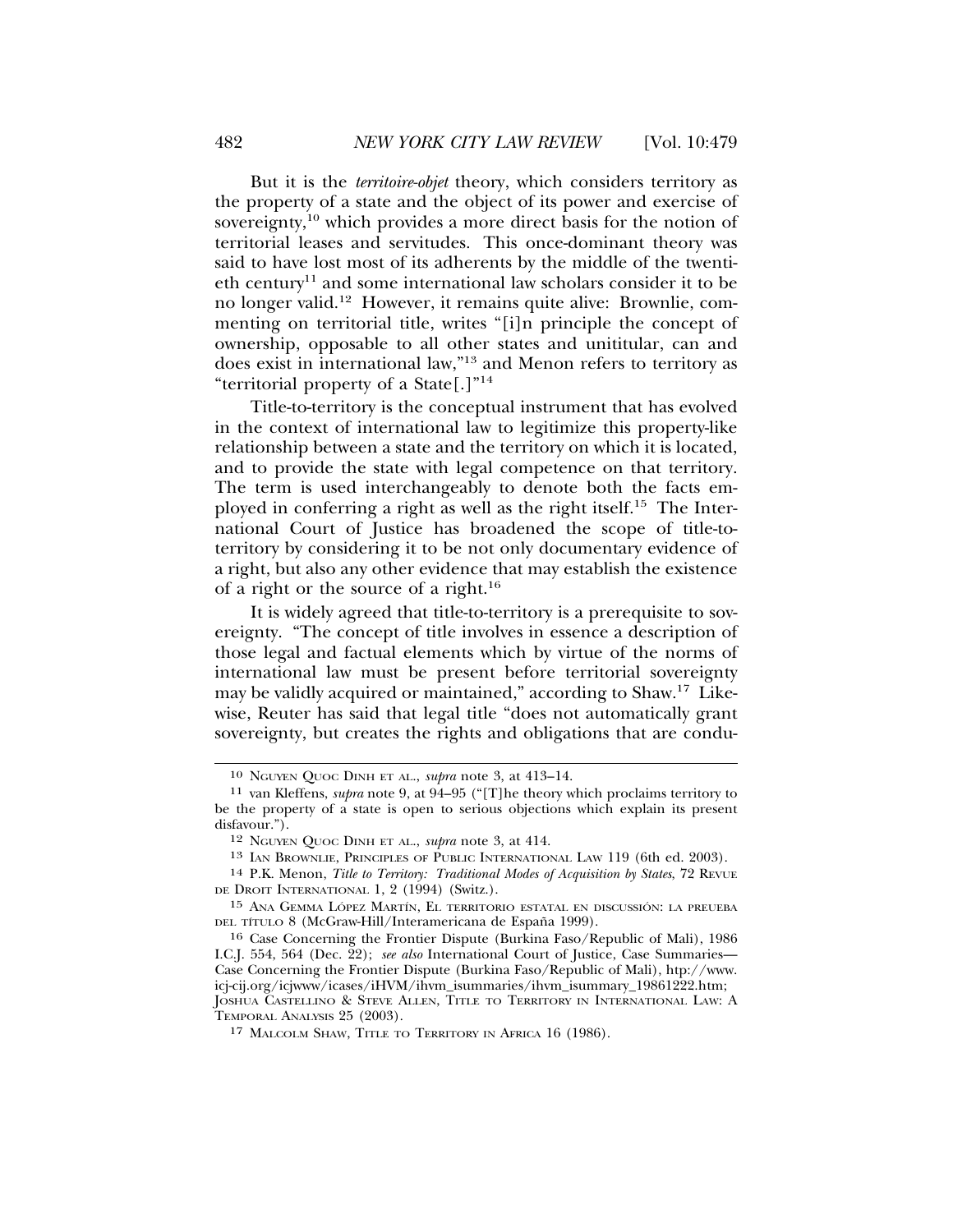cive for territorial sovereignty to exist,"18 and Brownlie calls sovereignty "a consequence of title and by no means conterminous with  $it.^{919}$ 

Traditional international law accepts that title can be obtained in various ways – all related to the circumstances by which a state whether existing or new – becomes associated with territory:

*1. Occupation* – the acquisition of territory that previously did not pertain to any state (*terra nullius*).20

*2. Prescription* – the assumption and display of effective control over another state's territory without consent.<sup>21</sup>

*3. Cession* – the peaceful acquisition of another state's territory. This can result from victory in a conflict, agreements to sell or exchange territory,<sup>22</sup> or the transfer of territory as a gift.<sup>23</sup>

*4. Conquest* – the acquisition of territory by force. Once a primary method of acquiring title, this is no longer the case since the Charter of the United Nations outlawed the use of force.<sup>24</sup>

*5. Accretion* – the acquisition of territory created by nature adjacent to a state,<sup>25</sup> such as a new volcanic island or silt deposits in a river delta.

*6. Adjudication* – the acquisition of territory through a judicial decision.<sup>26</sup>

*7. Conversion of an inchoate title.* – the validation of a title that is incomplete, such as one claimed symbolically, through a display of control.27

The determination of title-to-territory has become more complex over time, and today it also relies on additional factors such as the explicit or tacit recognition of a state's claim to title, or the strength of a state's ongoing involvement with the territory in question.28 This involvement derives from effective control, which is essential for establishing title through occupation and prescription

<sup>&</sup>lt;sup>18</sup> PAUL REUTER, DERECHO INTERNACIONAL PÚBLICO 111 (José Puente Egido trans., 1962) (quotation translated by Author).

<sup>19</sup> BROWNLIE, *supra* note 13, at 119.

<sup>20</sup> *Id.* at 168.

<sup>21</sup> *Id.* at 145–46.

<sup>22</sup> Menon, *supra* note 14, at 17–18.

<sup>23</sup> NAVAL WAR COLLEGE 1912, *supra* note 5, at 93.

 $24$  U.N. Charter, art. 2, para. 4 ("All members shall refrain in their international relations from the threat or use of force against the territorial integrity or political independence of any state.").

<sup>25</sup> BROWNLIE, *supra* note 13, at 144–45.

<sup>26</sup> *Id.* at 132.

<sup>&</sup>lt;sup>27</sup> LÓPEZ MARTÍN, *supra* note 15, at 16.

<sup>28</sup> BROWNLIE, *supra* note 13, at 126–27.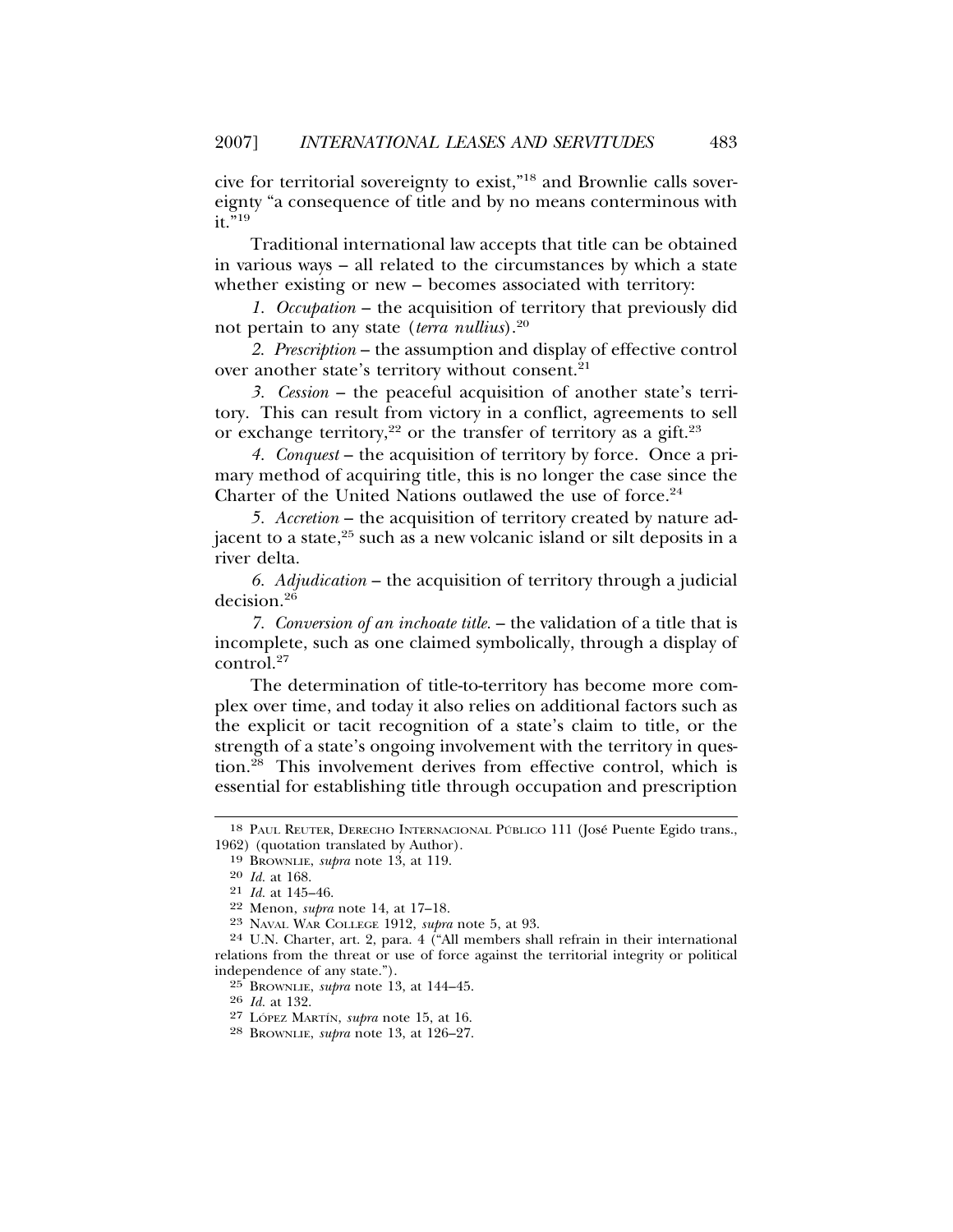and which can strengthen an inchoate title to the point where it is absolute. Effective control is sometimes considered to be a legal relationship similar to possession in private law, in which a state's activity (particularly administrative activity) reinforces what might otherwise be a tenuous connection between state and territory.29

The importance of effective control in establishing title-to-territory has been widely recognized for some time,<sup>30</sup> and has influenced the intertemporal aspect of territorial titles. It was once generally accepted that the applicable law for determining a title's validity should be the international law in force when a state acquired territory, rather than any subsequent law.<sup>31</sup> However, several legal decisions in the last century have considered a state's ongoing relationship with a territory to be the more important factor.<sup>32</sup>

Despite its importance to determining territorial title, effective control is a concept in which no single standard of state behavior prevails. According to Schwarzenberger and Brown, "[the] degree of effectiveness required varies with circumstances, such as the size of the territory, the extent to which it is inhabited and, as in deserts or polar regions, climatic conditions."33 Yet effective control is an important consideration in territorial leases because they rearrange between states the activities by which control is determined, and this brings sovereignty issues into the picture.

### III. SOVEREIGNTY AND ITS LIMITS

The notion of sovereignty has also defied a uniform definition. Its essential components parallel those of a state itself—territory, population, and government—but as many as 12 distinct and overlapping meanings of sovereignty have been identified as the term applies to states.<sup>34</sup> Michael Fowler and Julie Bunck admit that

<sup>&</sup>lt;sup>29</sup> *Id.* at 133–34; GEORG SCHWARZENBERGER & E.D. BROWN, A MANUAL OF INTERNATIONAL LAW 97 (6th ed. 1976).

<sup>&</sup>lt;sup>30</sup> *See, e.g.*, Minquiers and Ecrehos (Fr. v. U.K), 1953–55 I.C.J. 47 (Nov. 17, 1953); WOLFGANG G. FRIEDMANN ET AL., CASES AND MATERIALS ON INTERNATIONAL LAW 442–49 (1969).

<sup>31</sup> BROWNLIE, *supra* note 13, at 135–37.

<sup>32</sup> *See, e.g.*, Island of Palmas (Neth. v. U.S.), 2 R.I.A.A. 829 (Perm. Ct. Arb. 1928); PETER MALANCZUK, AKEHURST'S MODERN INTRODUCTION TO INTERNATIONAL LAW 155–56 (7th ed. 1997); FRIEDMANN ET AL., *supra* note 30, at 442–44. *See also* Legal Status of the South-Eastern Territory of Greenland (Den. v. Nor.), 1933 P.C.I.J. (ser. E) No. 9, at 120–21 (Aug. 2–3) *discussed in* FRIEDMANN ET AL., *supra* note 30, at 451;

<sup>&</sup>lt;sup>33</sup> SCHWARZENBERGER & BROWN, *supra* note 29, at 97.<br><sup>34</sup> Winston P. Nagan & Craig Hammer, *The Changing Character of Sovereignty in International Law and International Relations* 3–5 (Univ. Fla. Coll. L., Working Paper, 2006),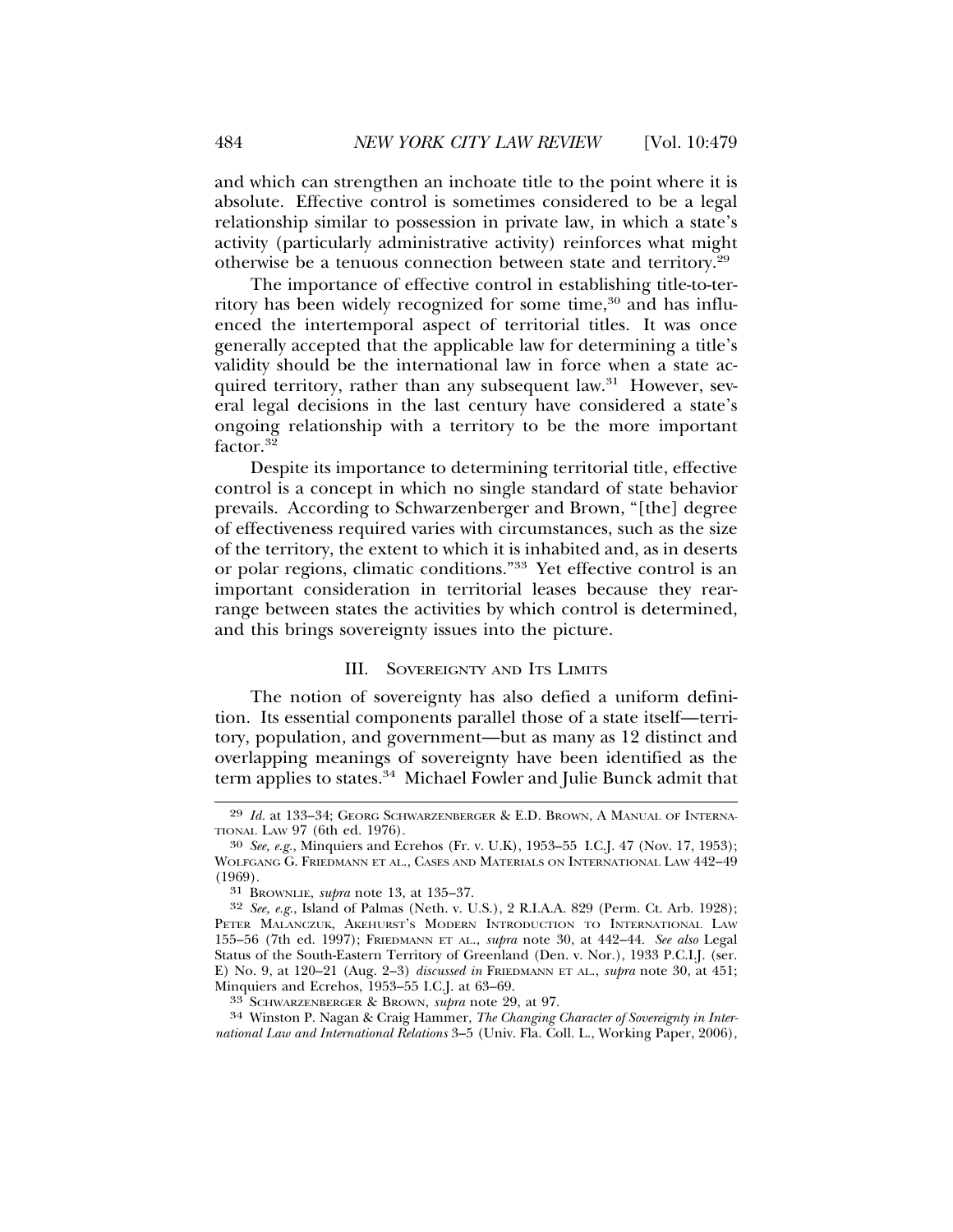the meaning "varies according to the issue that is being addressed or the question that is being asked."35 The term as used in this article will refer to the totality of a state's exclusive authority on its territory plus extensions of that authority outside of it.36

The sovereignty concept is mired in "chicken-or-egg" situations, with scholars disagreeing on whether it derives from a state's power over territory<sup>37</sup> or vice versa.<sup>38</sup> Similarly, the broad acceptance that title-to-territory is a precondition for sovereignty has not prevented suggestions that the reverse is true. The judgment by arbitrator Max Huber in the *Island of Palmas (Miangas) Case*39 mentions title-to-territory as being able to confer territorial sovereignty, $40$  but later in the same ruling, he notes that title can be "founded on continuous and peaceful display of sovereignty."<sup>41</sup>

While the vast majority of a state's manifestations of sovereignty are internal—within its territorial boundaries—territorial leases and servitudes are among various phenomena that allow states to display sovereign competences externally.<sup>42</sup> The geographical dimensions of a state's sovereign reach thus exceed the dimensions of its territory.

Sovereignty was once envisioned as absolute authority, and as

41 *Id.* at 869.

*available at* http://www.law.ufl.edu/faculty/publications/pdf/sov.pdf. Sovereignty may refer to a symbol for "absolute, unlimited control or power; . . . political legitimacy; . . . political authority; . . . self-determined, national independence; . . . governance and constitutional order; . . . juridical personality of Sovereign Equality . . . 'recognition' . . . powers, immunities, or privileges; . . . jurisdictional competence to make and/or apply law; . . . [and] basic governance competences." It can be a criterion of jurisprudential validation of all law and a formal unit of a legal system. *Id.*

<sup>35</sup> MICHAEL ROSS FOWLER & JULIE MARIE BUNCK, LAW, POWER, AND THE SOVEREIGN STATE: THE EVOLUTION AND APPLICATION OF THE CONCEPT OF SOVEREIGNTY 6 (1995).

<sup>36</sup> Strauss, *supra* note 2, at 32 (noting that debate among international law scholars concerning the relationship between territorial boundaries and political authority requires "a broad but workable definition of sovereignty" to discuss issues of sovereignty as they relate to the U.S. lease of Guantánamo Bay).

<sup>&</sup>lt;sup>37</sup> Jean Combacau, Pas une puissance, une liberté: la souveraineté de l'Etat, 67 POUVOIRS 47, 50 (1993) (Fr.); Albert Rigaudière, *L'invention de la souveraineté*, 67 POUVOIRS 5, 5 (1993) (Fr.).

<sup>38</sup> Rigaudiere, ` *supra* note 37.

<sup>39</sup> Island of Palmas (Neth. v. U.S.), 2 R.I.A.A. 829 (Perm. Ct. Arb. 1928).

<sup>40</sup> *Id.* at 845.

<sup>42</sup> Strauss, *supra* note 2, at 38–39; *see also* NGUYEN QUOC DINH ET AL., *supra* note 3, at 483–503 (positing that competencies related to external sovereignty fall into one of three general categories –– "minor competences outside of state borders[,]" "authority over natural and legal persons[,]" and "competences relating to public services") *cited in* Strauss, *supra* note 2, at 35–36 (noting that included within the third category is "a state's authority to conduct administrative or military activities outside of its territory in support of the interests of the state").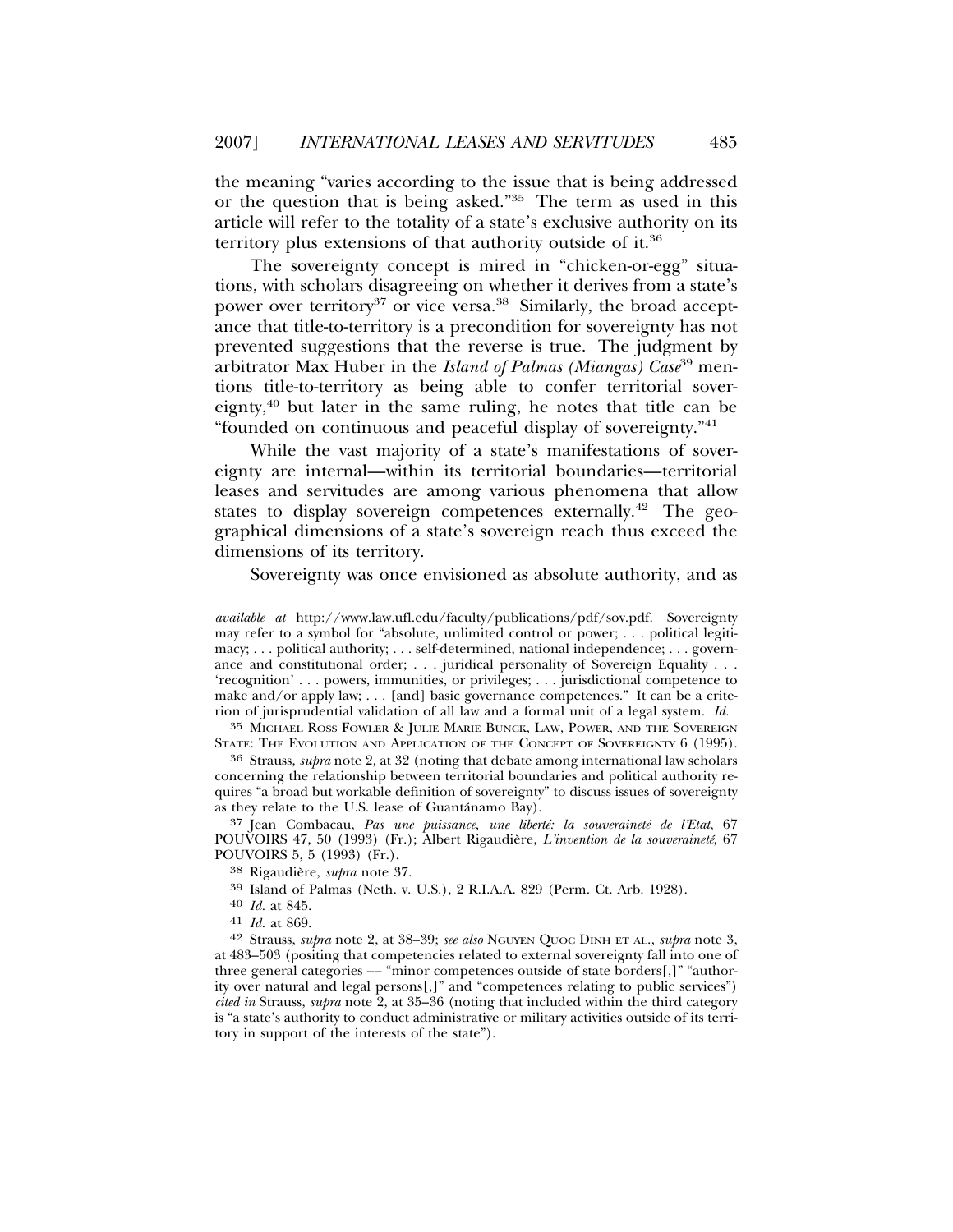such it was considered indivisible, unable to be fragmented.<sup>43</sup> While it is not viewed as absolute today, many scholars still consider it indivisible in substance while allowing for the exercise of sovereignty to be divisible.<sup>44</sup> Another mainstream theory holds sovereignty itself is the sum of a potentially variable set of state competences, with states able to supplement or trim their "total" sovereignty by adding or divesting individual competences.<sup>45</sup>

The divisibility of competences, whether through the exercise of sovereignty or by its nature, yields the notion that sovereignty can have limits—a view embraced by international law and one that provides the groundwork for states to establish territorial leases and servitudes. Carlos Fernandez de Casadevante Romani ´ notes that states accept having such limits as "the price they must pay for international cooperation."46 In fact, a state's sovereignty is capable of withstanding a number of specific limits without deteriorating, and there are various ways this occurs:

1. Implicit reconfirmation of a state's core sovereign status – states implicitly recognize the underlying sovereign status of other states with which they sign treaties, even when a treaty constrains elements of a state's sovereignty.<sup>47</sup>

*2. A limit on one aspect of sovereignty may be offset by a gain in another* – states may exercise reciprocal authority on each other's territory or join an international process that creates limits on the sovereignty of all member states while giving each one a role in the mechanism that replaces it.<sup>48</sup>

*3. A non-sovereign benefit may enhance a state's sovereignty* – when the benefit of accepting a limit on sovereignty is not sovereign in nature (i.e., political, material or financial compensation), it can be seen in sovereign terms if it reinforces a state's ability to effectively control its territory.49

*4. A state retains its sovereign competence to withdraw from a restrictive arrangement* – this competence is displayed by renouncing a treaty or leaving an international organization.<sup>50</sup>

<sup>43</sup> WIKTOR SUKIENNICKI, ESSAI SUR LA SOUVERAINETÉ DES ETATS EN DROIT INTERNA-TIONAL MODERNE 84 (A. Pedone, Ed. 1926); van Kleffens, *supra* note 9, at 85–87. <sup>44</sup> van Kleffens, *supra* note 9, at 87.

<sup>&</sup>lt;sup>46</sup> CARLOS FERNÁNDEZ DE CASADEVANTE ROMANI, DERECHO INTERNACIONAL PÚBLICO 127 (2003) (quotation translated by author).<br><sup>47</sup> See BROWNLIE, *supra* note 13, at 93.

<sup>&</sup>lt;sup>48</sup> *Id.* at 289–90 (citing the United Nations as an example of an international mechanism that limits state sovereignty). <sup>49</sup> Strauss, *supra* note 2, at 42.

<sup>50</sup> *Id.* ("Ecuador and Gabon left the Organization of Petroleum Exporting Coun-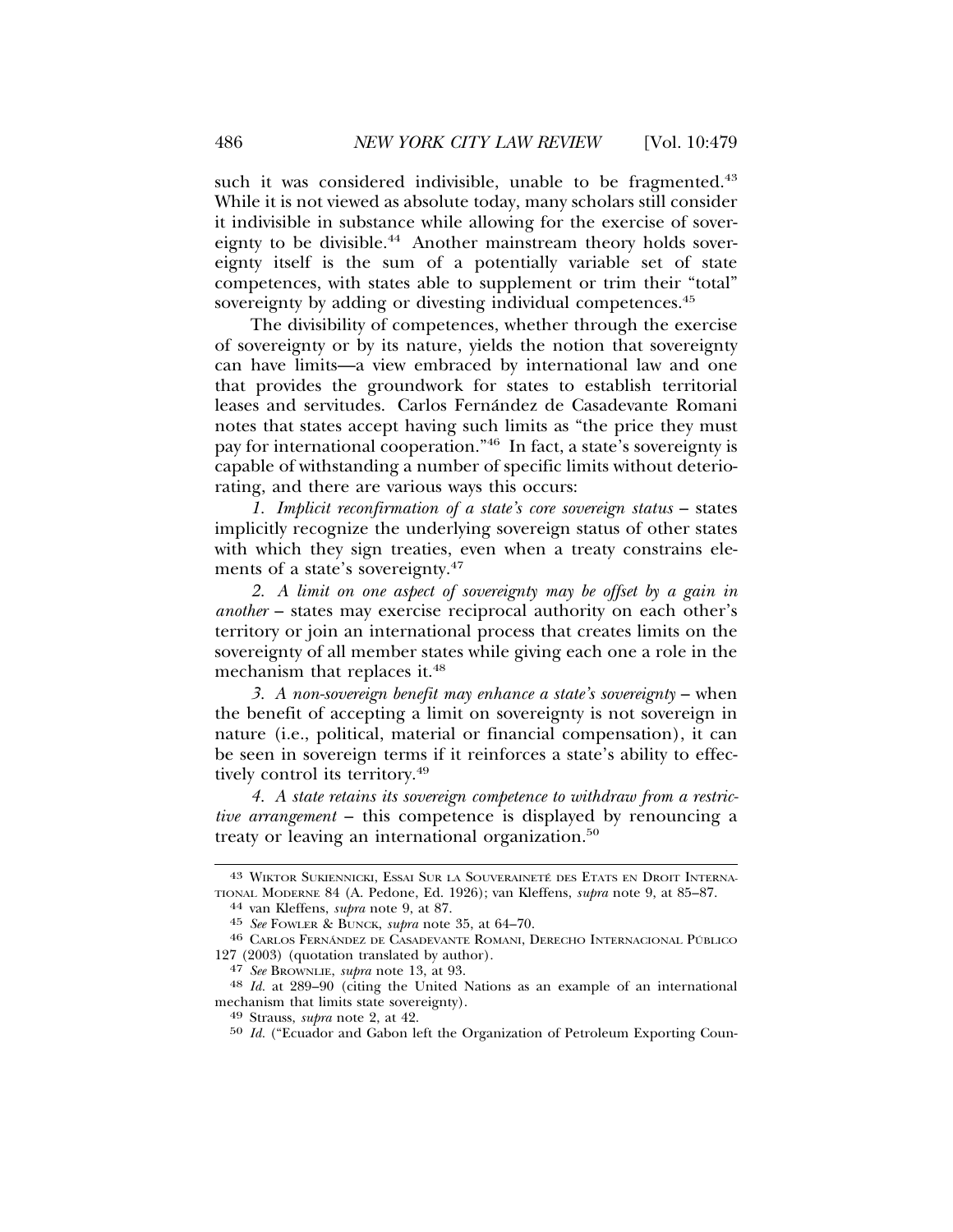*5. A state automatically regains a relinquished element of sovereignty upon termination of the limit* – this occurs when a treaty is renounced or expires, when a state leaves an international arrangement that entails limits on its sovereignty, or when such an arrangement is  $disbanded.<sup>51</sup>$ 

While limits on a state's competences do not necessarily endanger its sovereignty, they do influence where that sovereignty resides, and this is seen most notably with territorial leases and servitudes. These phenomena force sovereignty to be viewed in terms of its limits, as the rights transferred by one state to another are sometimes so comprehensive that they raise questions about which state actually has effective control over the territory involved.52

It is not unknown for a lessee state to try to obtain sovereignty over a territory where the shift of rights leaves the lessor state so sidelined that it risks losing title to the area. The 1903 treaty in which Panama authorized the U.S. to act as "if it were sovereign"<sup>53</sup> in the Canal Zone prompted divergent views within the American government about "[w]hether the grant in the treaty amounts to a complete cession of territory and dominion to the United States or is so limited that it leaves at least titular sovereignty in the Republic of Panama[.]"<sup>54</sup> The Guantánamo Bay lease raises the same questions<sup>55</sup> and, as we shall see shortly, the fact that the U.S. has not sought sovereignty over the territory is critical to the legal questions that currently occupy us.

Because territorial leases can provide an avenue for the potential transfer of title and sovereignty, their preservation becomes a

53 Convention regarding the Isthmian Canal, U.S.—Pan., Nov. 18, 1903 – Feb. 26, 1904, 10 Bevans 663, 664 (1972), *available at* http://www.yale.edu/lawweb/avalon/ diplomacy/panama/pan001.htm [hereinafter the Hay-Bunau-Varilla Treaty].

54 Luckenbach S.S. Co. v. United States, 280 U.S. 173, 177 (1930).

55 Maris, *supra* note 6, at 262; Hanna Danwall, Guantanamo Bay, a Legal "Black ´ Hole"? 26–27 (2004) (unpublished master's thesis, University of Lund), http://www. jur.lu.se/Internet/Biblioteket/Examensarbeten.nsf/0/D8D0324D94417D16C1256F A9005EF2BD/\$File/exam.pdf?OpenElement (last visited June 24, 2007).

tries (OPEC) in 1992 and 1996 respectively, reportedly because they could not afford its annual membership dues.").

<sup>51</sup> *Id.* (League of Nations and the Southeast Asia Treaty Organization are examples of disbanded and expired international organizations).

<sup>52</sup> *See* DIANNE E. RENNACK & MARK P. SULLIVAN, U.S.–CUBAN RELATIONS: AN ANA-LYTIC COMPENDIUM OF U.S. POLICIES, LAWS & REGULATIONS 301 (2005) (noting that many Cuban scholars argue that "the Guantanamo agreement, which has no end date, contradicts Cuba's right of sovereignty[,]" and that "the continuation of the U.S. presence on the basis of this treaty is a façade, given the hostility in U.S.–Cuban relations since the early 1960s"), *available at* http://www.acus.org/docs/0503-U.S.-Cuban\_Relations\_Analytic\_Compendium\_Policies\_Laws\_Regulations.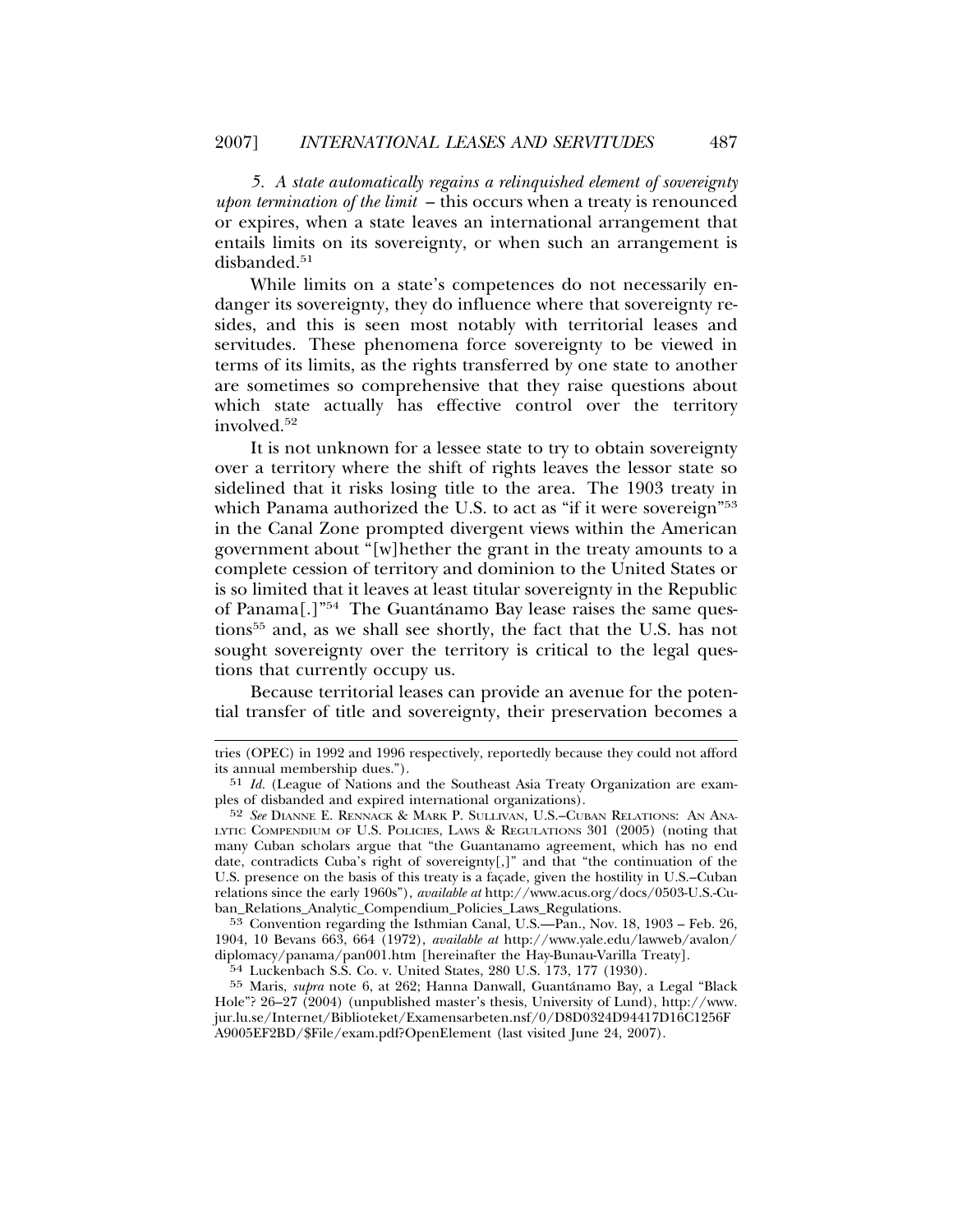critical factor for the lessor state once it determines that a lease is in its interest. Indeed, it has long been debated whether territorial leases, by their very nature, actually constitute cessions. Scholars taking this view a century ago referred to leases as territorial transfers in disguise<sup>56</sup> or as a step toward annexation.<sup>57</sup> The British territorial lease negotiator Lord Curzon noted that "the tendency of Leases is, from being temporary to become permanent, and, in fact, to constitute a rudimentary form of ulterior possession."58 Such thinking persisted into the second half of the  $20$ th century<sup>59</sup> but waned amid resistance from legal scholars like Vali, who ar- ´ gued that "in every case the grantor State still retains certain rights in or over the territory thus transferred" and that its sovereignty is expressly preserved.<sup>60</sup>

Lingering sensitivity from this issue still affects the terminology of territorial leasing. Many treaties creating leases use words such as "lease" and "rent," and references to these terms while the lease is in force can reaffirm the lessor state's sovereignty over the territory and the lessee state's acquiescence to it. $61$  Yet some states avoid using such words because of the connotations they had—and may still have—with popular opinion. Hence the constitutions of a few states, including Venezuela and Paraguay, explicitly prohibit the leasing of their territory to other states.<sup>62</sup> Israel's lease of two small areas from Jordan as part of the Peace Treaty of 1994<sup>63</sup> is widely acknowledged as a lease, but both states felt obliged to deny it that name: Israel's then-prime minister said it was "not a leasing

<sup>56</sup> Louis Gérard, DES CESSIONS DÉGUISÉES DE TERRITOIRES EN DROIT IN-TERNATIONAL PUBLIC [Doctoral Dissertation, Universite de Nancy] ii–iv (Im- ´ primerie Nancienne 1903).

<sup>57</sup> Jean Perrinjaquet, DES CESSIONS TEMPORAIRES DE TERRITOIRES ÉTUDE DE DROIT INTERNATIONAL [Doctoral Dissertation, Université de Bordeaux] 365 (Imprimerie Commerciale et Industrielle 1904).

<sup>58</sup> Lord Curzon of Kedleston, Romanes Lecture on Frontiers at Oxford (Nov. 2, 1907) (transcript available at http://www.dur.ac.uk/resources/ibru/resources/links/ curzon.pdf).

<sup>59</sup> ROUSSEAU, *supra* note 9, at 114–15 (adding, however, that the return of some leased territories to the lessor states might justify modifying this view); *see* Danwall, *supra* note 55, at 35, which notes how these ideas are no longer accepted in interna-

<sup>60</sup> VÁLI, *supra* note 4, at 273–74.

<sup>61</sup> Strauss, *supra* note 2, at 121 (noting by way of example that the Convention of Paris of 1898 allowed France to annex the rights to two pieces of territory along the Niger River and paid "rent" to Great Britain as part of the "lease").

 $^{62}$  Constitución de la República Bolivariana de Venezuela art. 13; Constitución de la República del Paraguay art. 155.

<sup>63</sup> Treaty of Peace Between The State of Israel and The Hashemite Kingdom of Jordan, Isr.–Jordan, Oct. 26, 1994, 34 I.L.M. 43 (1995) [hereinafter Jordan-Israel Peace Treaty].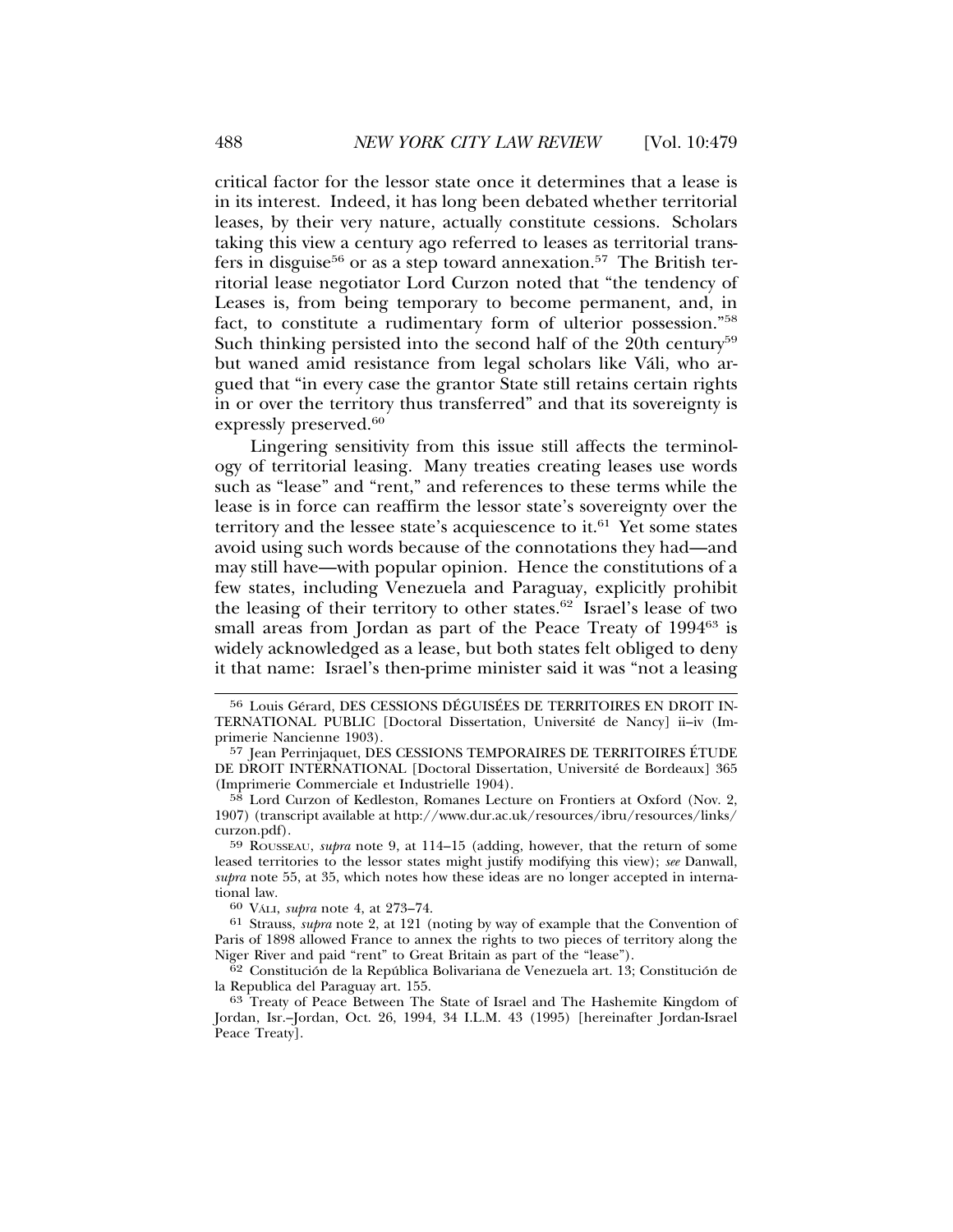arrangement,"64 and a Jordanian negotiator of the treaty said, "the deal was not that of a lease, it was a Jordanian permission."65

The practice of states has shown that some leased territories ultimately were ceded to the lessee state, while others were not.<sup>66</sup> The recent return of full control over several prominent leased territories to the lessor states (Hong Kong in  $1997,67$  Macao in 199968) and the Canal Zone in 2000<sup>69</sup>) may indicate a trend toward confirming the lessor's sovereignty. Historically, however, it appears that a mix of factors affect whether this happens: the interests of the states; their relations with each other; and their specific intentions *vis-a-vis `* the territory when the servitude is created, during its existence and upon its expiration. In the case of Guantánamo Bay, the U.S. has linked its potential return to Cuba to a specific interest—that of seeing a change in Cuba's form of government toward a democracy.70 Thus, while international law may be the vehicle by which territorial leases are created, international relations become the determinant of their fate.

#### IV. COMPONENTS OF TERRITORIAL LEASES

The details contained in a territorial lease can reciprocally affect the broader relations between the states involved; for example, the Guantánamo Bay lease has contributed to the poor relationship between the U.S. and Cuba since the Cuban Revolution of 1959.<sup>71</sup> These details normally fall into three main areas: the competences to be transferred to the lessee state, the duration of the arrangement, and the compensation to be paid to the lessor.

<sup>64</sup> PM Rabin at Knesset Debate on the Approval of Israel–Jordan Peace Treaty (Oct. 25, 1994) (transcript available at http://www.mfa.gov.il/MFA/Archive/ Speeches/PM%20RABIN%20AT%20KNESSET%20DEBATE%20ON%20THE%20 APPROVAL%20OF%20ISRA).

<sup>65</sup> MUNTHER J. HADDADIN, DIPLOMACY ON THE JORDAN: INTERNATIONAL CONFLICT AND NEGOTIATED RESOLUTION 394 (2002). <sup>66</sup> Elie van Bogaert, *The Lease of Territory in International Law*, *in* MISCELLANEA—

W.J. GANSHOF VAN DER MEERSCH 315, 316 (Établissements Émile Bruylant 1972) (Fr.).

<sup>67</sup> Edward A. Gargan, *Time of Uncertainty Begins: Will Beijing Honor Vows?*, N.Y.

<sup>&</sup>lt;sup>68</sup> Mark Landler, *Colonialism Ending in Asia As China Reclaims Macao*, N.Y. TIMES, Dec. 19, 1999 at A1.

<sup>&</sup>lt;sup>69</sup> *To Cheers, Panama Takes Over the Canal, N.Y. TIMES, Jan. 1, 2000 at A16.* 

<sup>70</sup> *See infra* text accompanying note 141.

<sup>71</sup> Ministerio de Relaciones Exteriores, Declaración del Gobierno de la República de Cuba a la opinion pública nacional e internacional (Jan. 11, 2002), http://europa.cubaminrex.cu/CDH/60cdh/Guantanamo/

Base%20naval%20de%20guantanamo.htm (last visited July 29, 2007) [hereinafter Statement from the Ministry of Foreign Relations].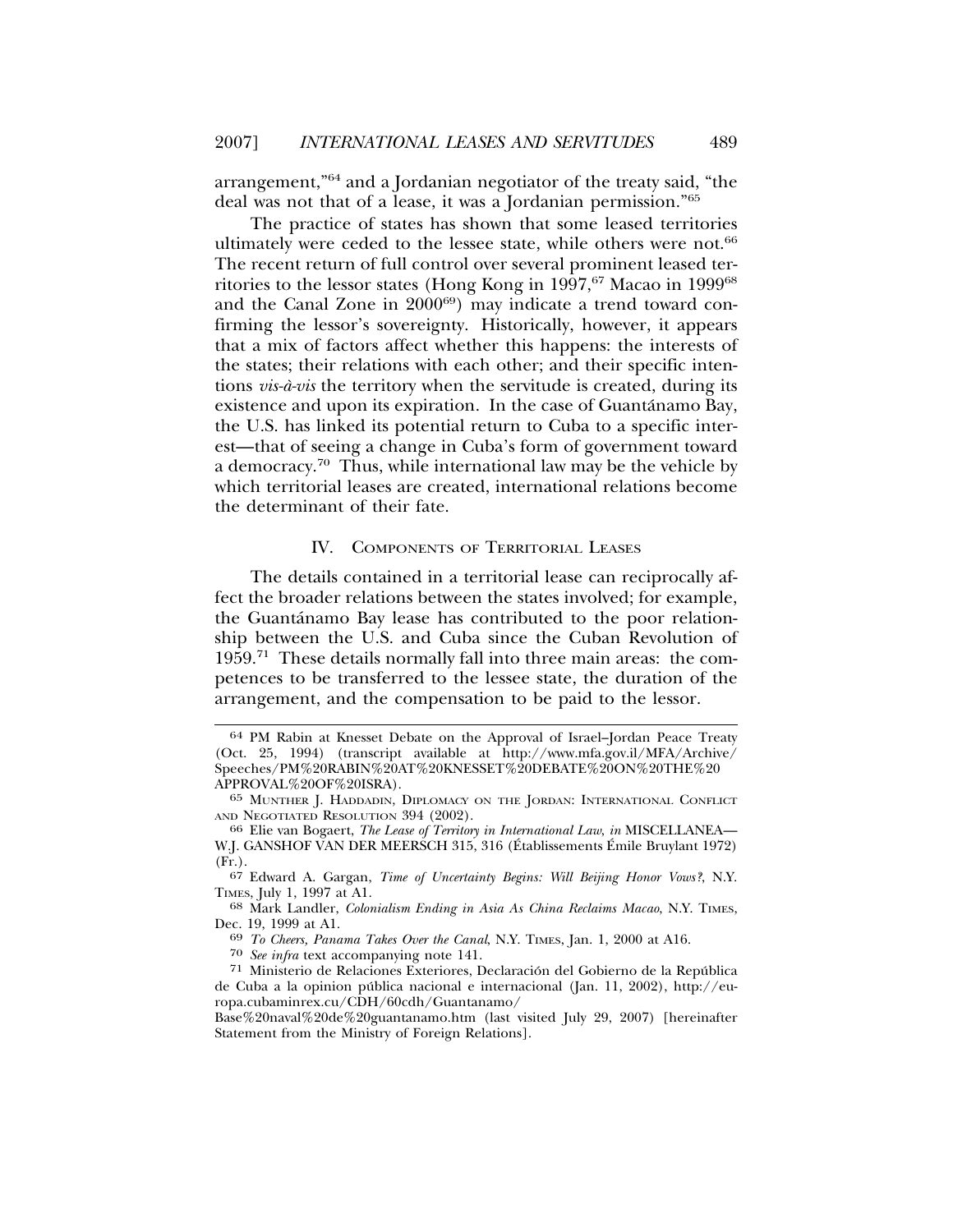The elaboration of competences is the portion most directly linked to the objective of the lease and has the greatest scope for variation. The rights that are transferred may be narrow, such as the ability to exercise a single competence under detailed and limited conditions, or comprehensive, ranging up to the ability to exercise all administrative, legislative and juridical competences without restraint. This aspect of a territorial lease can pose problems if its drafters do not make it adaptable. Political, social, economic and other factors that exist when a lease is negotiated continue to evolve after it enters into force, and a divergence can emerge between the rights elaborated in the lease and the interests of the states involved. This is precisely what happened with the lease of Guantánamo Bay: its objectives, to provide the U.S. with a coaling station and naval base, grew technologically and politically outmoded.72

The other two elements of a territorial lease, duration and compensation, shape the structural and administrative obligations to which the participating states agree to adhere. These elements act as further acknowledgements of sovereignty.

Several models have evolved for establishing the duration of a territorial lease:

*1. Fixed term* – this entails an expiration date on which the territory reverts to the lessor state.<sup>73</sup> Prolonging the lease would require a new agreement.74 An example was the 99-year lease of Hong Kong's New Territories by Great Britain from China, which ended in 1997.<sup>75</sup>

<sup>72</sup> California State Military Museum, Historic California Posts, Stations and Airfields: Naval Net Depot, Tuburon, http://www.militarymuseum.org/Tiburon.html (last visited July 30, 2007) (noting that by the early 1930s "[o]il had replaced coal as a fuel for Navy ships" forcing the closure or modification of many naval coaling stations).

<sup>73</sup> Strauss, *supra* note 2, at 125 (noting that a fixed term can be either explicit or implicit). See generally RESTATEMENT (SECOND) OF PROP. : LANDLORD AND TENANT § 1.4 (1977) ("A landlord–tenant relationship may be created to endure for any fixed or computable period of time."); *Id*. § 1.4, cmt. a (1977) ("A lease is for a fixed period of time when it specifies its beginning date and its termination date as calendar dates. A lease is for a computable period of time when it specifies a formula for determining the beginning and termination dates."); Strauss, *supra* note 2, at 125 (citing Rous-SEAU, *supra* note 9, at 480) (noting that fixed term leases between sovereign states are generally for terms of 25, 50, or 99 years).

<sup>74</sup> Strauss, *supra* note 2, at 125 (noting that a lease can be "prolonged by a new agreement, [if] both states had treaty-making competence"). *See generally* RESTATE-MENT (SECOND) OF PROP. : LANDLORD AND TENANT § 1.4 cmt. e (1977) ("A tenancy for a fixed or computable period of time expires without notice at the end of the period.").

<sup>75</sup> Lease of the New Territories, China–Gr. Brit., June 9, 1898, http://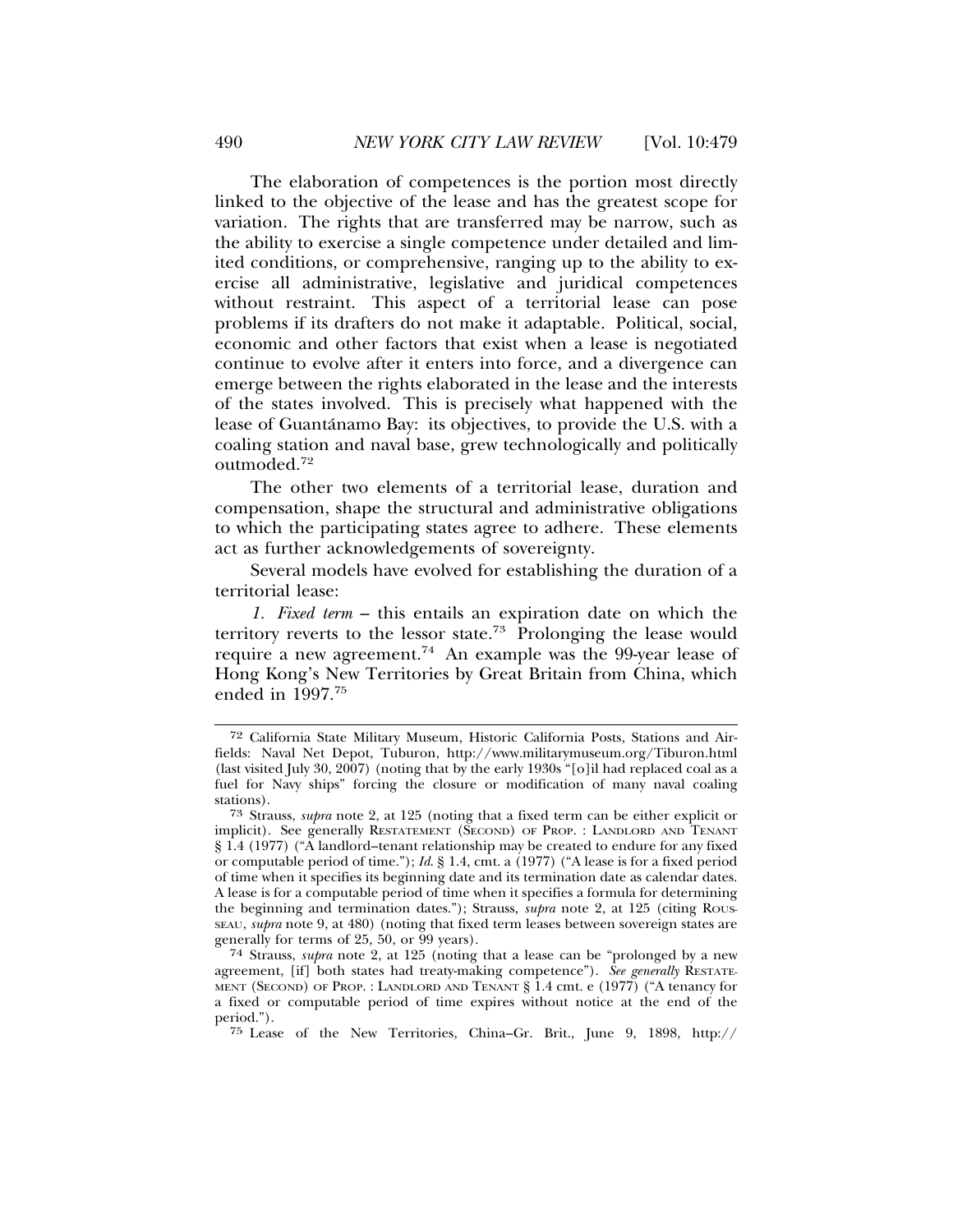2. Fixed term with automatic renewal – the term may be fixed but with an automatic renewal clause that can prolong it unless action is initiated to halt the renewal.76 This was the nature of the lease arrangements in the Israeli-Jordanian Peace Treaty of 1994.77

*3. Term contingent on events* – the timing of the expiration may depend on events. This was seen in reciprocal leases in 1894 between Great Britain and Belgium that involved territory in the Congo Free State, then under Belgian control.78 The lease for part of the territory was to expire at the end of the reign of Belgium's King Leopold II (it did, in 1909), and for another part of the territory it was to last as long as the Congo remained Belgian.79

*4. Indefinite term with provision for termination* – the term may be left indeterminate, with the lease defining circumstances by which it can be ended.<sup>80</sup> The Guantánamo Bay lease is this type, with two possible means of "termination" – the abandonment by the U.S. of the naval base, or an agreement between the U.S. and Cuba to end the lease.<sup>81</sup>

*5. Perpetuity* – this reflects the intention of permanence, an example being the perpetual lease granting France sovereign rights in Quinto Real Norte (Pays Quint Septentrional), a small territory in Spain.82 A term of perpetuity is not necessarily borne out in actual practice, as was shown with the U.S. lease of the Canal

77 Jordan–Israel Peace Treaty, *supra* note 63, at Annex 1(b)(6).

78 BUREAU OF INTELLIGENCE & RESEARCH, U.S. DEP'T OF STATE , PUBL'N NO. 106, SUDAN–DEMOCRATIC REPUBLIC OF THE CONGO (ZAIRE) BOUNDARY 2 (1978), *available at* http://www.law.fsu.edu/library/collection/limitsinseas/IBS106.pdf.

<sup>79</sup> *Id.* at 3. <sup>80</sup> Strauss, *supra* note 2, at 126. *See generally* RESTATEMENT (SECOND) OF PROP. : LANDLORD AND TENANT  $\S 1.7$  cmt. a (1977) ("A tenancy is 'terminable' on the occurrence of an event if the event automatically terminates the tenancy, or if the event gives a party the option to terminate the tenancy by notice to the other party.").

81 Treaty Between the United States of America and Cuba, U.S.—Cuba, May 29–June 9, 1934, 6 Bevans 1161, 1162 (1971), *available at* http://www.yale.edu/lawweb/avalon/diplomacy/cuba/cuba001.htm [hereinafter Treaty Between the United States and Cuba—May 1934].

82 The Treaty of the Limits signed in 1856 ratified in Bayonne in 1857 with an additional convention agreed upon in 1858. Strauss, *supra* note 2, at 175; J.R. Remacha, *Review of* La Frontera Hispano-Francesa y las Relaciones de vecindad (especial referencia al sector fronterizo del Pa´ıs Vasco) *by Carlos Fernandez de Casadevante ´ Romani* (1985), 81 AMER. J. OF INT'L LAW 967, 967–68 (1987).

www.yearbook.gov.hk/2004/en/21\_04.htm (last visited Aug. 12, 2007) [hereinafter Hong Kong Lease].

<sup>76</sup> Strauss, *supra* note 2, at 125 ("[The lease] may stipulate a fixed term, but with an automatic renewal clause that can make its term indefinite in actual practice"). *See generally* RESTATEMENT (SECOND) OF PROP. : LANDLORD AND TENANT § 1.5 cmt. d (1977) ("The parties may expressly state that the lease shall continue from period to period or their agreement may be apparent from the circumstances.").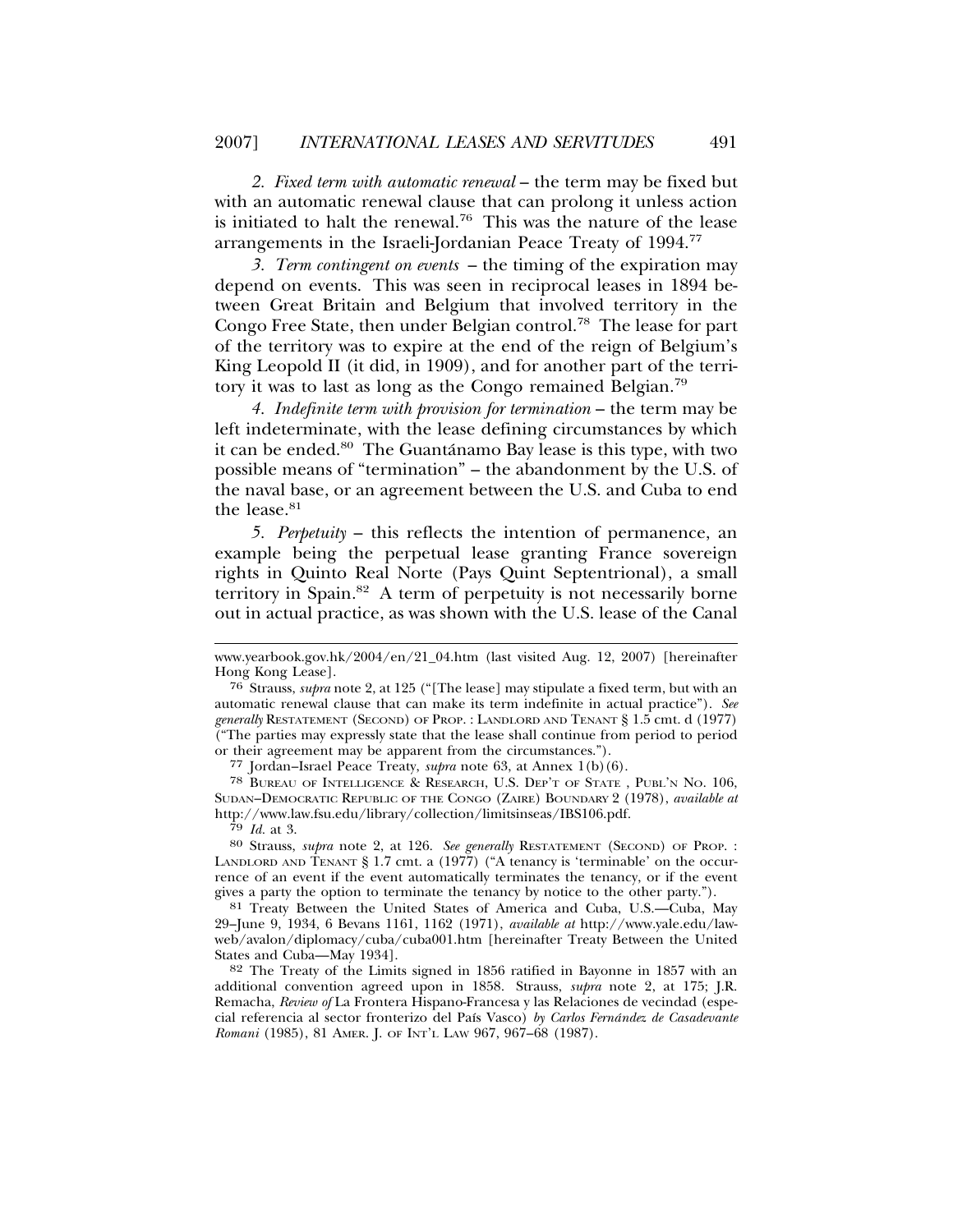Zone from Panama; it was leased in perpetuity in 1903, but was returned to Panama in 2000.83

A territorial lease may be legally terminated regardless of its intended duration under certain conditions. These include the doctrine of unequal treaties, if the lease is between a dominant state and a weak state;<sup>84</sup> the emergence of a peremptory norm of international law that is incompatible with a territorial lease;<sup>85</sup> the implied right of denunciation when a lease established by treaty has no provision for termination or withdrawal;<sup>86</sup> the principle of *clausula rebus sic stantibus*, which holds that a lease can be terminated if there is a fundamental change of circumstances;<sup>87</sup> and a material breach of a lease's provisions.<sup>88</sup> The ending of a territorial lease during its term may also be brought about if the participating states revise or replace the treaty that creates it,<sup>89</sup> by the transfer of title to the leased territory from the lessor state to the lessee state in accordance with the means of establishing title, or by the disappearance of one of the contracting states.<sup>90</sup>

The nature of compensation paid by the lessee state to the lessor state can take various forms. It may be related to the objective of the lease, or to the issue of sovereignty over the territory concerned. The payment is not necessarily monetary – it may be in the form of goods or services, or a concession such as favorable terms in a separate transaction:

*1. Periodic payment based on economic value* – a periodic payment, typically annual, may be stipulated on the basis of the economic value of the leased territory or of the rights obtained by the lessee state.<sup>91</sup> This was initially the case with the Guantánamo Bay

d'Histoire diplomatique et de Droit international [Doctoral Dissertation, Universite´ de Paris] 155–56 (Les Presses Universitaires de France 1929).

91 Strauss, *supra* note 2, at 129. In the example of the pasturage servitude created by the Treaty of Limits in 1856, two factors were used to decide on "the annual payment that France would make to Spain for grazing rights—the revenues of French farmers that could be attributed to using the pastures in Spain, and the rent in a previous lease agreement concluded between the valleys involved"). *Id. See generally*

<sup>83</sup> Hay-Bunau-Varilla Treaty, *supra* note 53. <sup>84</sup> Alfred de Zayas, *The Status of Guantanamo Bay and the Status of the Detainees ´* , 37 U.B.C. L. REV. 277, 300, 301–04 (2004).

<sup>85</sup> *Id*. at 300, 304–05. <sup>86</sup> *Id.* at 300, 305–06.

<sup>87</sup> *Id.* at 300, 307. <sup>88</sup> *Id*. at 300, 307–08. <sup>89</sup> *See* Panama Canal Treaty, U.S.–Pan., Sept. 7, 1977, 16 I.L.M. 1022 [hereinafter Carter–Torrijos Treaty]. The U.S. lease of the Canal Zone from Panama by way of the Hay-Bunau-Varilla Treaty was terminated, and replaced with the Carter–Torrijos Treaty. *Id.* <sup>90</sup> LEON YANG (YANG LIEOU–FONG), Les Territories a bail en Chine: Etude ´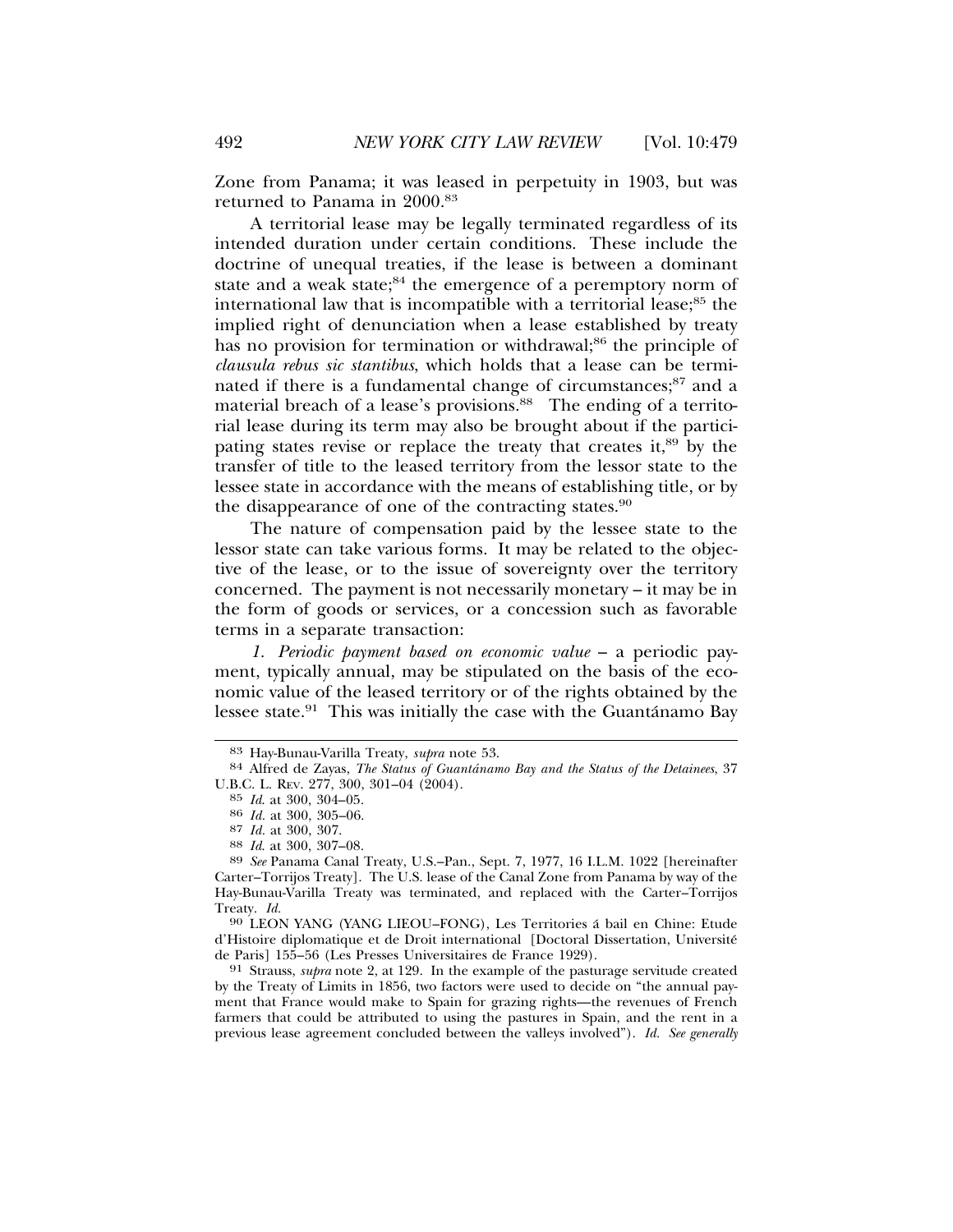lease.<sup>92</sup>

*2. Periodic token payment to acknowledge sovereignty* – a periodic token payment may be required as affirmation by the lessee state of the lessor's sovereignty over the territory.<sup>93</sup> The payment becomes a recurring display of recognition of the lessor's claim to title, as was explicitly stated when Great Britain leased Kashmir to Maharajah Gulab Singh in the 1846 Treaty of Amritsar.<sup>94</sup>

*3. Payment stipulated but waived* – a lease that includes compensation to acknowledge the lessor state's sovereignty may waive the requirement for actual payment.<sup>95</sup> In this case, the lessee displays its recognition of the lessor state's title-to-territory only once, by the act of agreeing to the payment.<sup>96</sup> India thus leased the tiny area of Tin Bigha to Bangladesh for an annual amount that equalled less than \$0.05, and waived its right to make Bangladesh pay it.<sup>97</sup>

*4. Single payment* – a lease may involve a one-time payment rather than periodic payments. This was apparently the case when the U.S. leased the Chagos Islands from Great Britain for 50 years in 1966 to install a military base on the island of Diego Garcia.<sup>98</sup> The compensation terms were kept secret, but it was reported in the press that the U.S. gave the U.K. a discount on the Polaris nu-

93 Strauss, *supra* note 2, at 129.

94 Treaty of Amritsar, Gr. Brit.–Maharaja Gulab Singh, Mar. 16, 1846, *available at* http://www.kashmir-information.com/LegalDocs/TreatyofAmritsar.html.

95 Strauss, *supra* note 2, at 130. *See generally* RESTATEMENT (SECOND) OF PROP.: TEN-ANT'S OBLIGATION TO PAY RENT § 12.1, cmt. c (1977) ("The landlord may waive his right to the prompt payment of rent by acting in such a manner that the tenant is led to believe that a later date of payment than that specified in the lease is acceptable.").

96 Strauss, *supra* note 2, at 130.

98 Availability of Certain Indian Ocean Islands for Defense Purposes [Agreement], U.S.–U.K., Dec. 30, 1966, 18.1 U.S.T. 28.

RESTATEMENT (SECOND) OF PROP.: TENANT'S OBLIGATION TO PAY RENT § 12.1, cmt. a (1977) ("The rent reserved in the lease may be a specified dollar amount or may be an amount to be calculated on the basis of subsequent events."); *Id.* § 12.1, cmt. c ("The terms of the lease may specify that the rent reserved is payable weekly, monthly, quarterly or for any other period of time, and may specify that it is payable in advance or at the end or at some time during the period the rent specified is to cover.").

<sup>92</sup> Agreement between the United States of Cuba for the Lease of Certain Areas for Naval or Coaling Stations, U.S.–Cuba, July 2–Oct.2, 1903, 6 Bevans 1120, 1120 (1971), *available at* http://www.yale.edu/lawweb/avalon/diplomacy/cuba/ cuba003.htm [hereinafter Coaling and Naval Stations Lease Agreement—July 1903].

<sup>97</sup> Terms of Lease in Perpetuity of Tin Bigha–Area, India–Bangl., Oct. 7, 1982, http://www.hcidhaka.org/indbangla/index.html (follow "Click to view the Documents" hyperlink; then follow "Terms of Lease in perpetuity of Tin Bigha–Area" hyperlink) (last visited Aug. 11, 2007).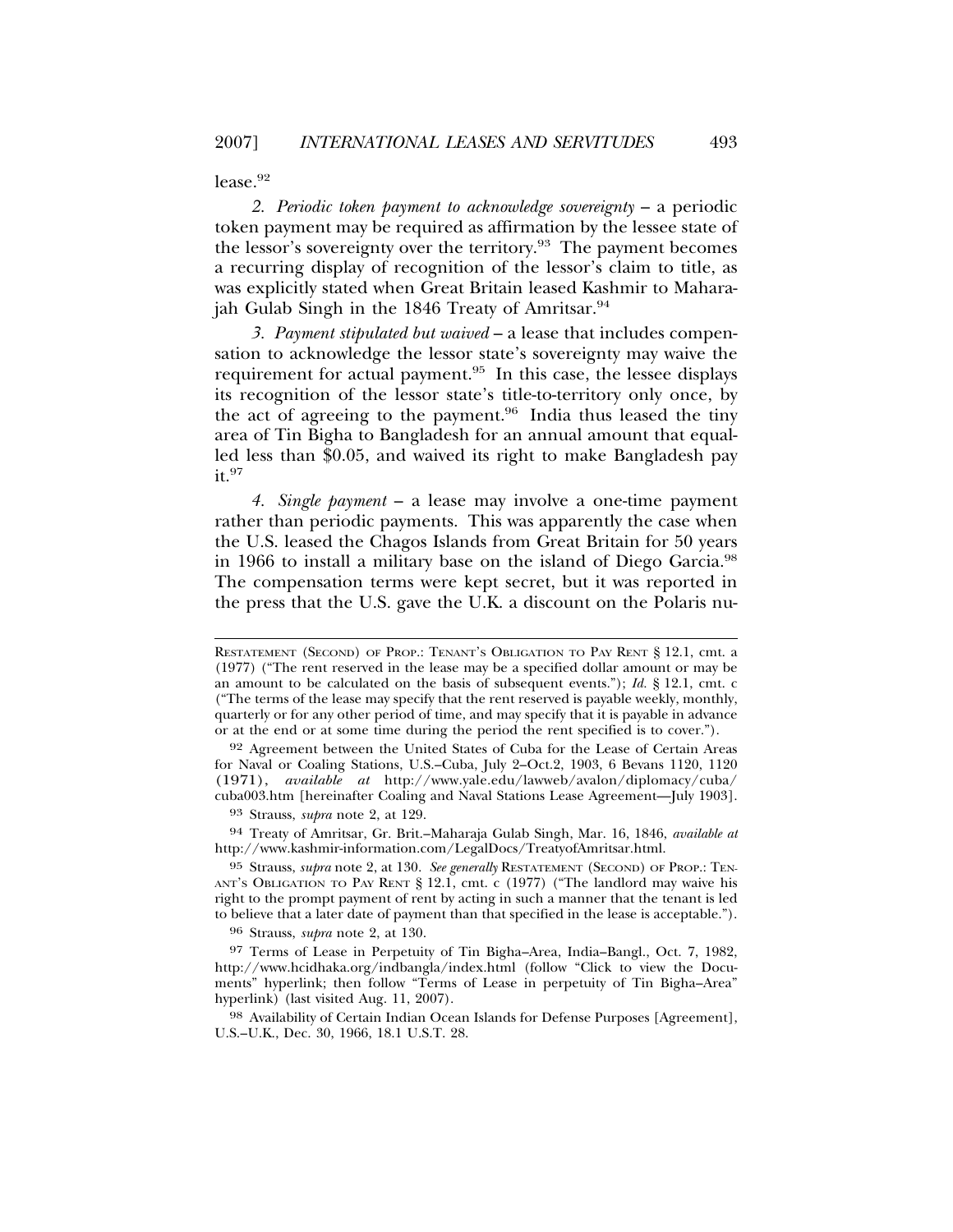clear weapons system as its payment.99

*5. Payment not required* – a lessee state may not be required to make any payment to the lessor state.<sup>100</sup> Great Britain's lease of Hong Kong's New Territories from China in 1898 was this type.<sup>101</sup>

Apart from any financial benefit that accrues to a lessor state, the importance of the compensation aspect of a territorial lease is that it may affect the treaty's duration: if the specified payment is such that a lessee state's failure to pay is considered a material breach, international law permits the lessor state to void the lease and end the servitude.102

In this regard, it should be noted that the nature of the payment can change over time. Cases have occurred—and the Guantanamo Bay lease is an example—when a payment originally linked ´ to a servitude's economic value has become a token payment by remaining at the amount initially fixed, while economic circumstances and currency rates evolved.<sup>103</sup>

A state's behaviour regarding payment may also be relevant in voiding a lease. Besides the obvious circumstance of a lessee state declining to pay, a lessor state may act in ways that influence the lease's future. Guantánamo Bay once again illustrates this - Cuba has declined for decades to cash the U.S. rent checks it receives, in order not to undermine its arguments for ending the treaty.<sup>104</sup>

#### V. THE GUANTÁNAMO BAY LEASE

Let us now examine the Guantánamo Bay lease and servitude more closely as they relate to the context described above. Historically, the lease grew out of the U.S. victory in the Spanish–American War of 1898, when Spain relinquished its claim to

<sup>99</sup> Marjorie Miller, *Britain Illegally Expelled Chagos Islanders for U.S. Base,* L.A. TIMES, Nov. 4, 2000, at A9.

<sup>100</sup> Strauss, *supra* note 2, at 131.

<sup>101</sup> Hong Kong Lease, *supra* note 75.

<sup>102</sup> Vienna Convention on the Law of Treaties art. 60, May 23, 1969, 1155 U.N.T.S. 331, *available at* http://untreaty.un.org/ilc/texts/instruments/english/conventions/ 1\_1\_1969.pdf.

<sup>103</sup> *See* Kathleen T. Rhem, *Guantanamo Bay Base Has Storied Past ´* , Armed Forces Press Service (Aug. 25, 2004), http://www.news.navy.mil/search/print.asp?story\_id=1490 2&VIRIN=&imagetype=0&page=1 (last visited on June 23, 2007) (noting that the original lease price of \$2,000 was "renegotiated" only once in 1934 to \$4,085 per year).

<sup>104</sup> *Id.* (noting that the U.S. military reports that every July the State Department sends President Castro a check, but to date he has "only cashed one—in 1959, the year he took power). *See also* JOHN POMFRET, THE HISTORY OF GUANTANAMO BAY, VOL. II, *available at* http://www.nsgtmo.navy.mil/history/gtmohistoryvol2ch1.htm (noting that Cuba accepted payment up until 1958, but stating that President Castro cashed two checks).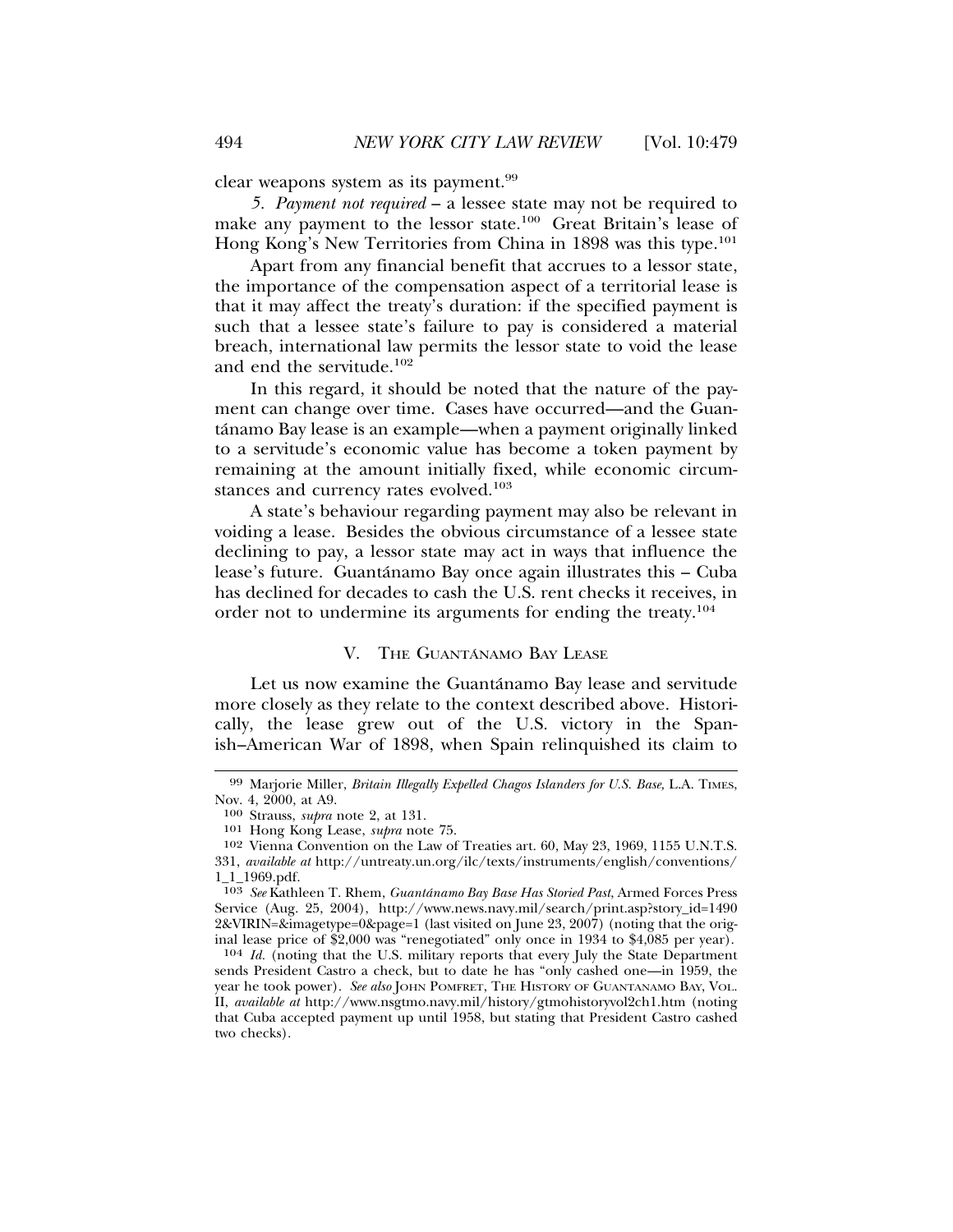sovereignty and title to Cuba in a peace treaty that made the U.S. the occupying power on the island pending the establishment of an independent Cuban government.<sup>105</sup>

Five main steps toward developing the lease and servitude can be identified, the first being the so-called Platt Amendment, an act passed by Congress in March 1901,<sup>106</sup> and attached to Cuba's new constitution as a condition for the end of American occupation. Article VII of this act stated:

That to enable the United States to maintain the independence of Cuba, and to protect the people thereof, as well as for its own defense [sic], the government of Cuba will sell or lease to the United States lands necessary for coaling or naval stations at certain specified points to be agreed upon with the President of the United States.<sup>107</sup>

This led to the conclusion of a leasing agreement in February 1903 that covered two areas, Guantanamo Bay and Bahia ´ Honda:108

Article I. The Republic of Cuba hereby leases to the United States, for the time required for the purposes of coaling and naval stations, the following described areas of land and water situated in the Island of Cuba:

[The article then details the geographical coordinates that define the perimeters of Guantánamo Bay and Bahia Honda.]

Article II. The grant of the foregoing Article shall include the right to use and occupy the waters adjacent to said areas of land and water, and to improve and deepen the entrances thereto and the anchorages therein, and generally to do any and all things necessary to fit the premises for use as coaling or naval stations only, and for no other purpose.

Vessels engaged in the Cuban trade shall have free passage through the waters included within this grant.

Article III. While on one hand the United States recognizes the continuance of the ultimate sovereignty of the Republic of Cuba over the above described areas of land and water, on the other hand the Republic of Cuba consents that during the period of the occupation by the United States of said areas under

<sup>105</sup> Statement from the Ministry of Foreign Relations, *supra* note 71.

<sup>106</sup> Treaty Establishing Relations with Cuba, U.S–Cuba, May 22, 1903–July 2, 1904, 6 Bevans 1116, 1116 (1971) (abrogated June 9, 1934, by Treaty of May 29, 1934) [hereinafter Treaty Establishing Relations with Cuba].

<sup>107</sup> *Id.* at 1117.

<sup>108</sup> Agreement between the United States of Cuba for the Lease of Lands for Coaling and Naval Stations, U.S.–Cuba, Feb. 16–23, 1903, 6 Bevans 1113 (1971), *available at* http://www.yale.edu/lawweb/avalon/diplomacy/cuba/cuba002.htm [hereinafter Coaling and Naval Stations Lease Agreement—Feb. 1903].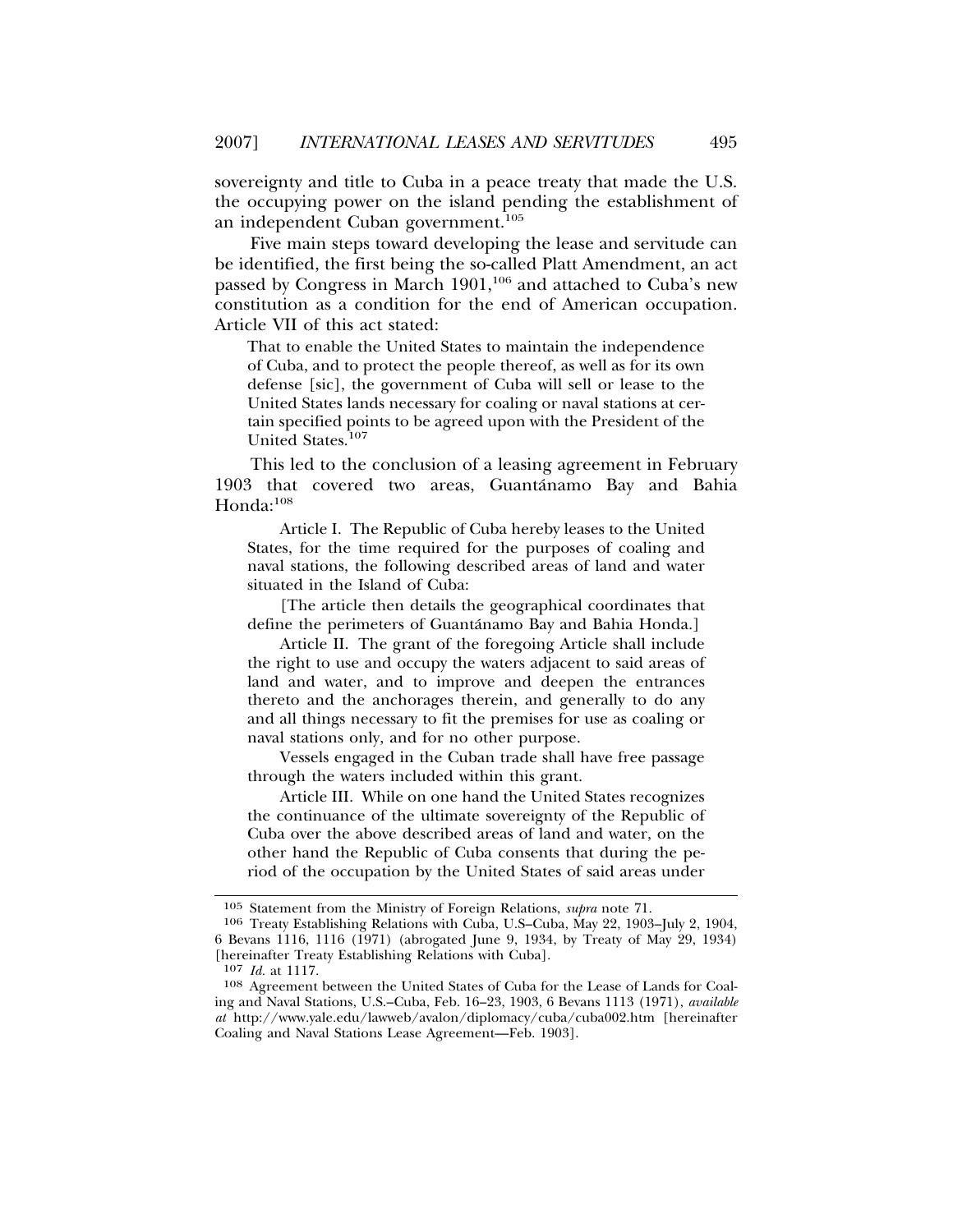the terms of this agreement the United States shall exercise complete jurisdiction and control over and within said areas with the right to acquire (under conditions to be hereafter agreed upon by the two Governments) for the public purposes of the United States any land or other property therein by purchase or by exercise of eminent domain with full compensation to the owners thereof.<sup>109</sup>

This was followed in July 1903 by a supplemental agreement that made the terms of the lease more specific: $110$ 

Article I. The United States of America agrees and covenants to pay to the Republic of Cuba the annual sum of two thousand dollars, in gold coin of the United States, as long as the former shall occupy and use said areas of land by virtue of said Agreement.

All private lands and other real property within said areas shall be acquired forthwith by the Republic of Cuba.

The United States of America agrees to furnish to the Republic of Cuba the sums necessary for the purchase of said private lands and properties and such sums shall be accepted by the Republic of Cuba as advance payment on account of rental due by virtue of said Agreement.

Article II. The said areas shall be surveyed and their boundaries distinctly marked by permanent fences or inclosures [sic].

The expenses of construction and maintenance of such fences or inclosures shall be borne by the United States.

Article III. The United States of America agrees that no person, partnership, or corporation shall be permitted to establish or maintain a commercial, industrial or other enterprise within said areas.

Article IV. Fugitives from justice charged with crimes or misdemeanors amenable to Cuban Law, taking refuge within said areas, shall be delivered up by the United States authorities on demand by duly authorized Cuban authorities.

On the other hand the Republic of Cuba agrees that fugitives from justice charged with crimes or misdemeanors amenable to United States law, committed within said areas, taking refuge in Cuban territory, shall on demand, be delivered up to duly authorized United States authorities.

Article V. Materials of all kinds, merchandise, stores and munitions of war imported into said areas for exclusive use and consumption therein, shall not be subject to payment of cus-

<sup>109</sup> *Id.* at 1113–14.

<sup>110</sup> Coaling and Naval Stations Lease Agreement—July 1903, *supra* note 92, at 1120.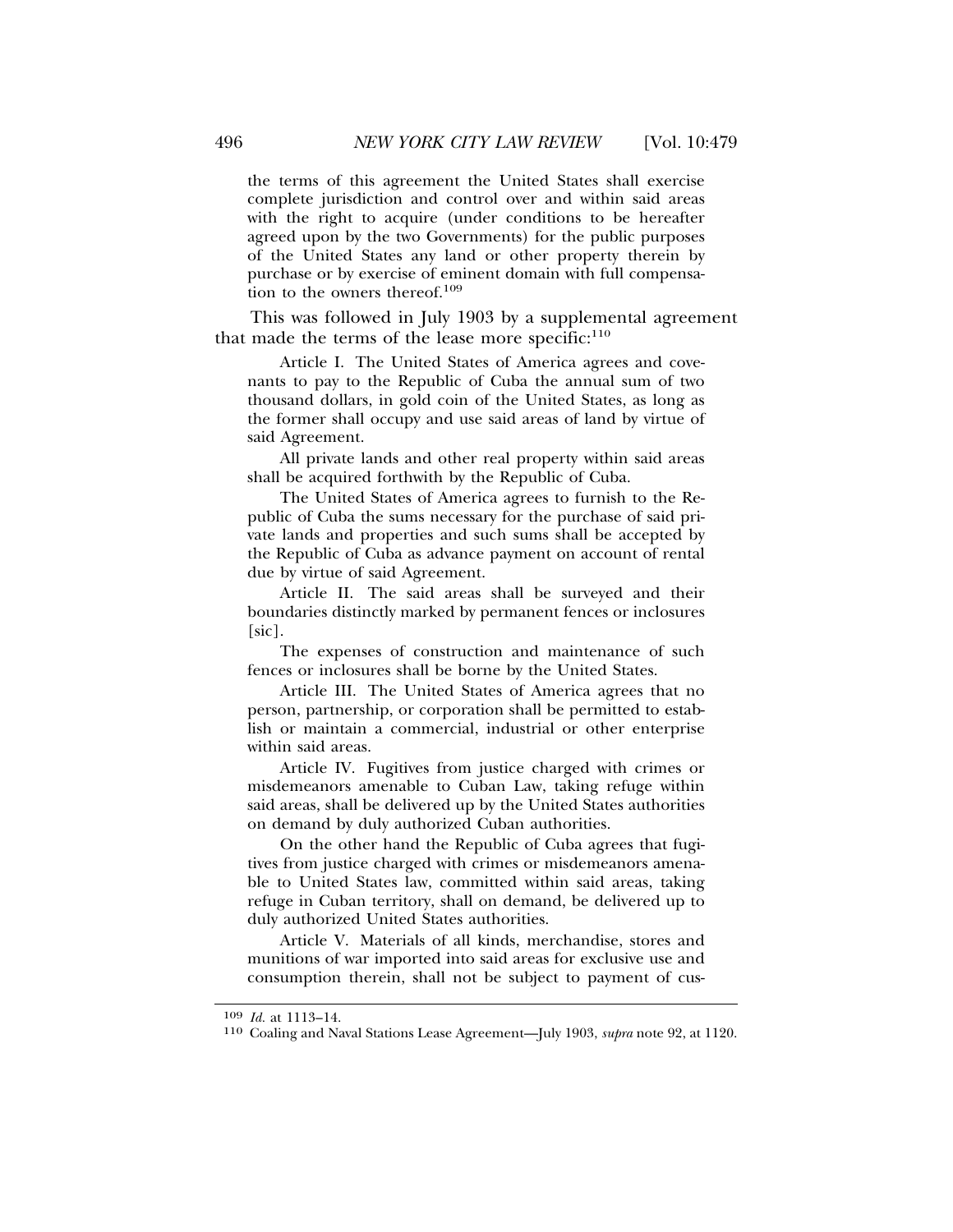toms duties nor any other fees or charges and the vessels which may carry same shall not be subject to payment of port, tonnage, anchorage or other fees, except in case said vessels shall be discharged without the limits of said areas; and said vessels shall not be discharged without the limits of said areas otherwise than through a regular port of entry of the Republic of Cuba when both cargo and vessel shall be subject to all Cuban Customs laws and regulations and payment of corresponding duties and fees.

It is further agreed that such materials, merchandise, stores and munitions of war shall not be transported from said areas into Cuban territory.

Article VI. Except as provided in the preceding Article vessels entering into or departing from the Bays of Guantanamo and Bahia Honda within the limits of Cuban territory shall be subject exclusively to Cuban laws and authorities and orders emanating from the latter in all that respects port police, Customs or Health, and authorities of the United States shall place no obstacle in the way of entrance and departure of said vessels except in case of a state of war.<sup>111</sup>

By 1912, the U.S. Navy no longer needed the Bahia Honda site but wanted to expand the Guantánamo Bay naval station.<sup>112</sup> This led to the fourth step in developing the territorial entity of Guantánamo Bay – a treaty that year by which the U.S. would give up its lease of Bahia Honda in exchange for applying the Guantanamo Bay lease to a larger area.<sup>113</sup> Neither the  $\hat{U}$ .S. nor Cuba ratified the treaty, and it never formally entered into force, but parts of it were

<sup>111</sup> *Id.* at 1120–22.

<sup>112</sup> President Taft included these issues in his 1912 State of the Union address, and stated that:

There has been under discussion with the Government of Cuba for some time the question of the release by this Government of its leasehold rights at Bahia Honda, on the northern coast of Cuba, and the enlargement, in exchange therefor [sic], of the naval station which has been established at Guantanamo Bay, on the south. As the result of the negotiations thus carried on an agreement has been reached between the two Governments providing for the suitable enlargement of the Guantanamo Bay station upon terms which are entirely fair and equitable to all parties concerned.

William Howard Taft, State of the Union Message (Dec. 3, 1912) (transcript available at http://www.presidency.ucsb.edu/ws/index.php?pid=29553) (last visited Aug. 11, 2007).

<sup>113</sup> U.S. Dep't of State, Papers Relating to the Foreign Relations of the United States with the Annual Message of the President Transmitted to Congress December 3, 1912, http://digicoll.library.wisc.edu/cgi-bin/FRUS/FRUS-idx?type=goto&id= FRUS.FRUS1912&isize=M&submit=Go+to+page&page=295 (containing the text of the Proposed agreement between the United States and Cuba for the enlargement of the Guantánamo Naval Station).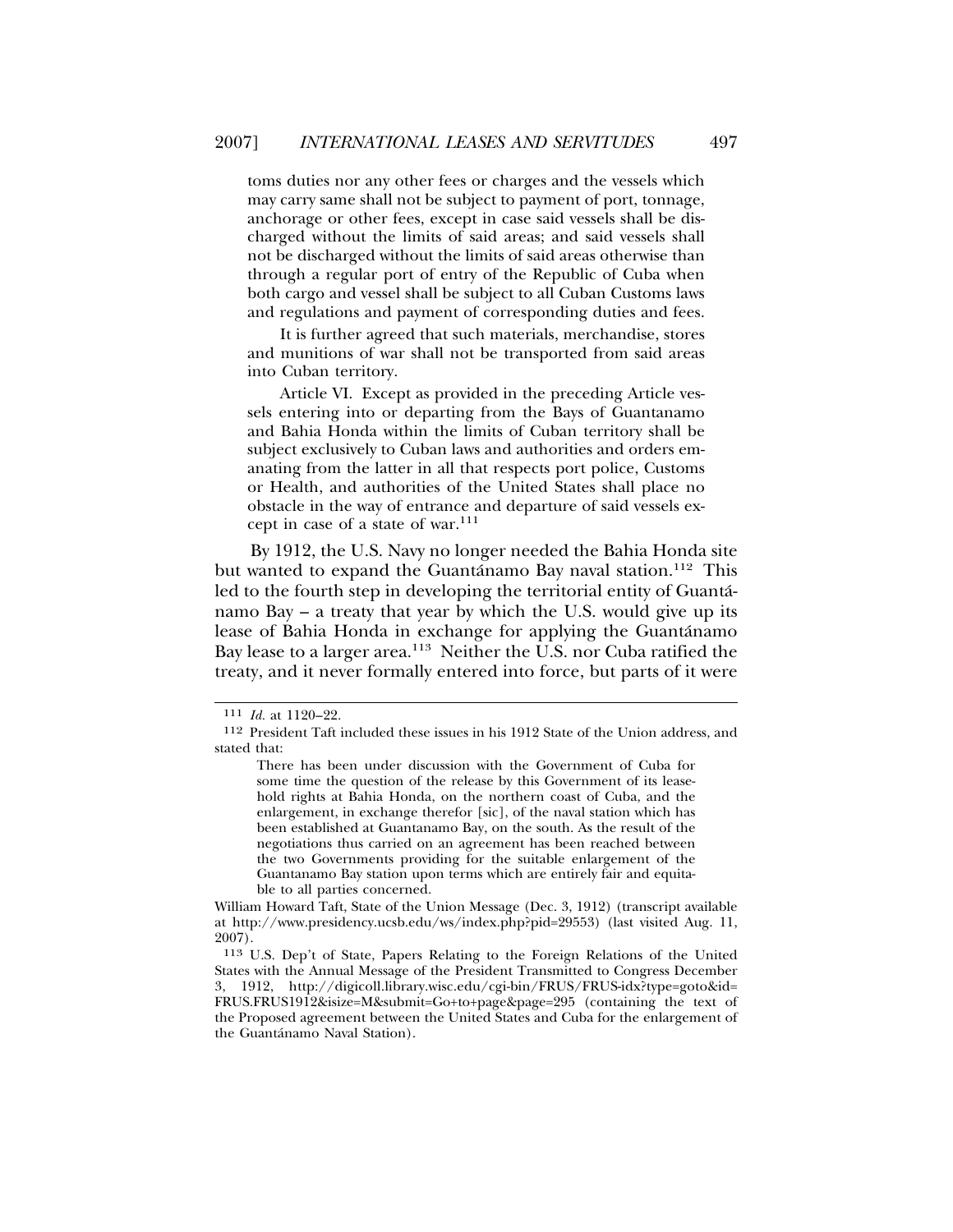nonetheless implemented – the U.S. gave up Bahia Honda, and credible sources in both states reported that some expansion of the 45-square-mile Guantanamo Bay site did occur.<sup>114</sup>

The last step occurred in May 1934 when the status of the lease and servitude at Guantánamo Bay was reaffirmed without changes in a U.S.–Cuban treaty whose relevant provision read:115

Article III. Until the two contracting parties agree to the modification or abrogation of the stipulations of the agreement in regard to the lease to the United States of America of lands in Cuba for coaling and naval stations signed by the President of the Republic of Cuba on February 16, 1903, and by the President of the United States of America on the 23d day of the same month and year, the stipulations of that agreement with regard to the naval station of Guantánamo shall continue in effect. The supplementary agreement in regard to naval or coaling stations signed between the two Governments on July 2, 1903, also shall continue in effect in the same form and on the same conditions with respect to the naval station at Guantánamo. So long as the United States of America shall not abandon the said naval station of Guantánamo or the two Governments shall not agree to a modification of its present limits, the station shall continue to have the territorial area that it now has, with the limits that it has on the date of the signature of the present Treaty.<sup>116</sup>

#### VI. DISCUSSION OF THE LEASE

#### *A. Competences and Rights*

Given the choice of selling or leasing the territory to the U.S., Cuba successfully negotiated to make the arrangement for a lease in order to minimize the extent of U.S. presence that it had agreed

<sup>114</sup> In 1929 the Council on Foreign Relations noted that, while the treaty was never ratified, "the United States gave up its rights at Bahia Honda for increased advantages in the bay of Guantanamo, and now has virtually complete control over a tract of land at Caimanera." COUNCIL ON FOREIGN RELATIONS, SURVEY OF AMERICAN FOREIGN RELA-TIONS 1929, at 24 (Thomas P. Howland ed., Yale University Press 1929). In 1934, Manuel Marquez Sterling, who served briefly as Cuba's President and held positions as a foreign minister and an ambassador to the U.S., referred to the treaty as "not having been ratified but having been executed" with Guantánamo Bay "having use of the annexed territory," M. MARQUEZ STERLING, PROCESO HISTORICO DE LA ENMIENDA PLATT 432 (1941). Additionally, a year later, the government historian in Havana, international lawyer Emilio Roig de Leuchsenring, wrote that the area of the Guanta-´ namo Bay base had increased since 1912 and its actual boundaries were no longer known. EMILIO ROIG DE LEUCHSENRING, HISTORIA DE LA ENMIENDA PLATT 291–92 (Instituto Cubano del Libro 1973) (1935).

<sup>115</sup> Treaty Establishing Relations with Cuba, *supra* note 108, at 1162. 116 *Id.*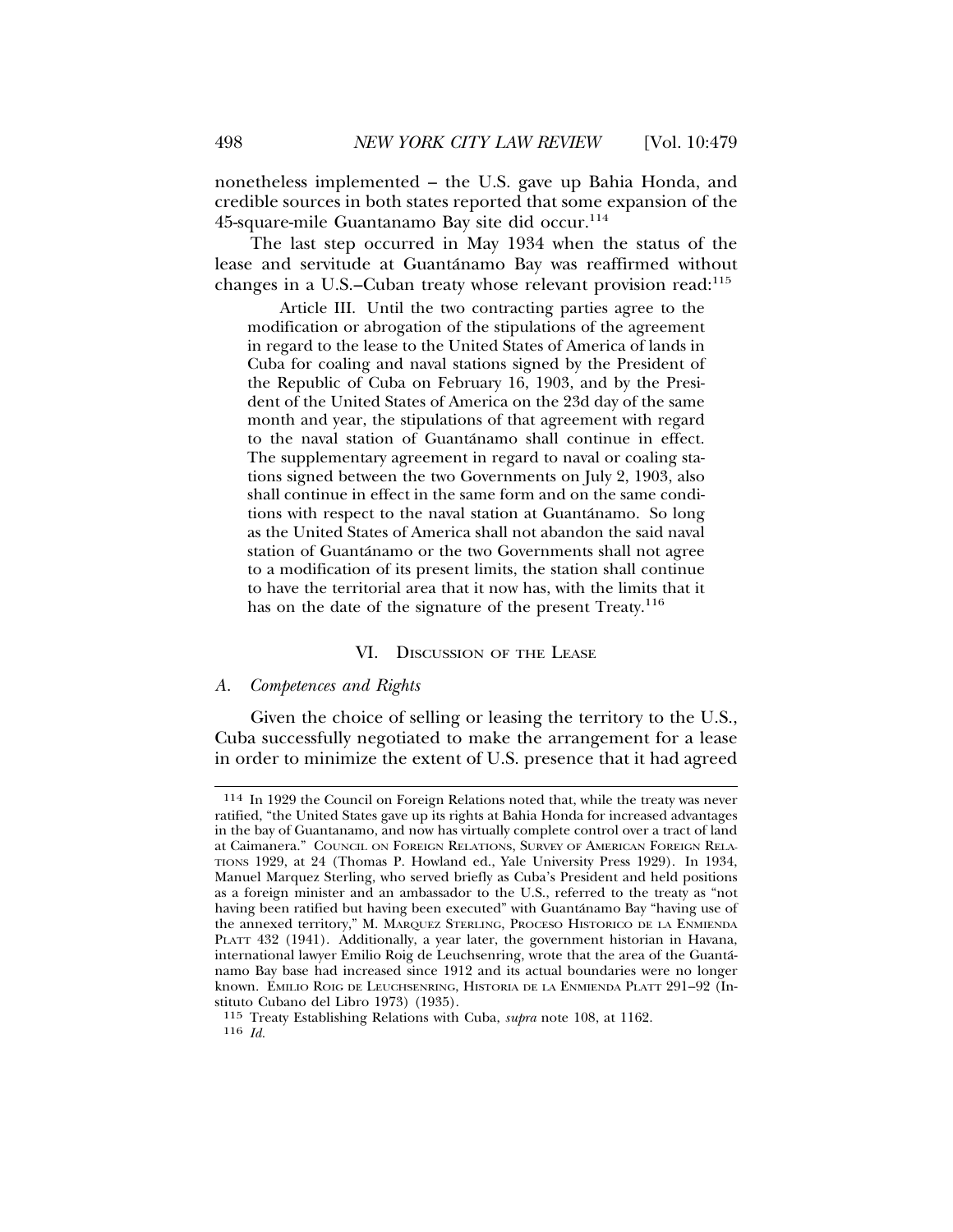to accept on the island.<sup>117</sup> As Cuba's then-president, Tomás Estrada Palma noted,

of two formulas of grant, "sale" or "lease" . . . the one that would least wound Cuban sentiment was accepted. Of such stations we granted the least number possible, and the conditions inserted in the convention regulating the lease of the same are so many more limitations of that grant, all favourable to the Republic of Cuba.<sup>118</sup>

Had Cuba sold Guantánamo Bay to the U.S. instead, title to the territory would have been transferred and the existence of unambiguous U.S. sovereignty would have made jurisdiction clearer. Today's legal questions can be traced directly to the fact that the territory was leased – the arrangement allowed sovereign rights to be separated from sovereignty, and that meant that Guantánamo Bay remained physically outside the area over which U.S. sovereignty exists. The forced issue of jurisdiction to be addressed in the lease, $119$  and the way it was done introduced uncertainty into how the concept should be applied.

The lease gave the U.S. "complete jurisdiction and control" in Guantánamo Bay, but this was clear only in a relative sense, as it gave U.S. total jurisdiction by reducing Cuba's to nothing.120 It was not clear whether "complete" equated U.S. jurisdiction in Guanta-´ namo Bay with the entirety of jurisdiction that a state would have on its own sovereign territory. George Grafton Wilson, editor of *International Law Situations* at the Naval War College, commented that while the lease was still new "the United States . . . has only a qualified jurisdiction over these regions [Guantanamo Bay and ´ Bahia Honda] and not sovereignty . . . and the conditions of exercise of jurisdiction in these leased areas are accordingly unlike the conditions within the areas over which the United States exercises sovereignty."121 Six decades later, Gary L. Maris of Stetson University commented that restrictive provisions of the lease meant that

<sup>117</sup> NAVAL WAR COLLEGE 1912, *supra* note 5, at 101–04 (citing 31 Stat . 895 (1901)).

<sup>118</sup> *Id.* at 104 (citing U.S. Foreign Relations 1903, at 365).

<sup>119</sup> *See* NAVAL WAR COLLEGE 1907, *supra* note 5, at 10. ("The jurisdiction based on sovereignty is in general exclusive, though exceptions are sanctioned by international law and international practice. The jurisdiction based upon lease is naturally dependent upon the conditions of the lease. The leases vary.<sup>"</sup>).

<sup>120</sup> Joseph Lazar, *International Legal Status of Guantanamo Bay ´* , 62 AM J. INT'L L. 730, 739 (1968) ("[T]he United States has 'complete jurisdiction and control' so that she has the power, viewed from the level of the international legal system, to expropriate the ownership rights of the Republic of Cuba to the leased realty").

<sup>121</sup> NAVAL WAR COLLEGE 1907, *supra* note 5, at 18.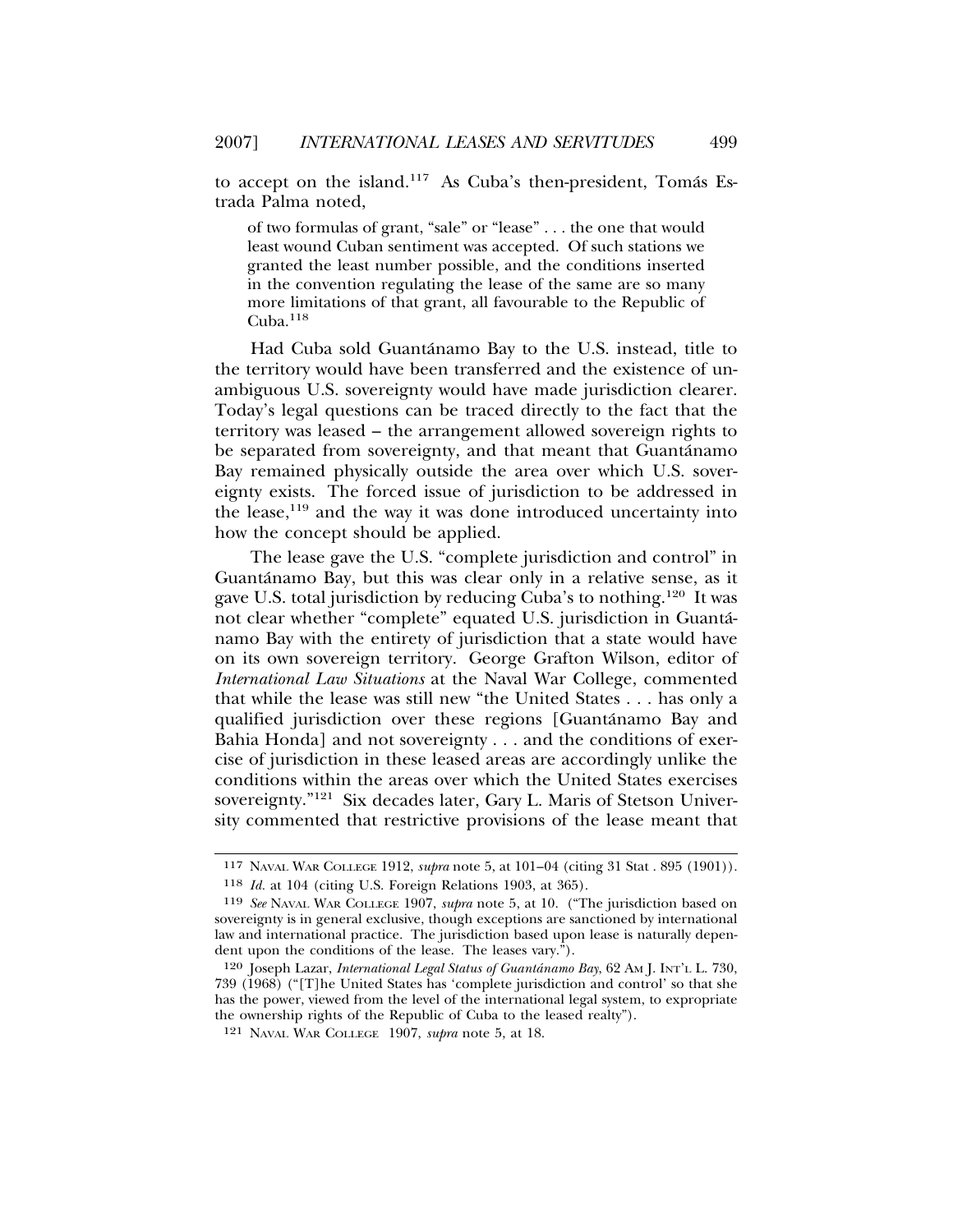jurisdiction at Guantánamo "is not a *carte blanche*."<sup>122</sup> A more expansive view, recently expressed by Professor Kal Raustiala of University of California at Los Angeles (UCLA) Law School, is that "complete" suggests "a special sort of control and jurisdiction, a view consistent with the . . . interpretation that the United States is a temporary sovereign for the duration of the lease."<sup>123</sup>

Intertwined with the legal uncertainties about jurisdiction was the issue of how the U.S. could use the territory it leased—as a coaling station or naval base.<sup>124</sup> Coal, commonly used as fuel for naval vessels in 1903, had been superseded by oil by the time the lease was reaffirmed in 1934.125 The U.S. Navy had already been shutting down coaling stations elsewhere, and in fact the one at Guantánamo Bay was closed by 1938.<sup>126</sup>

Thus, even before the U.S. and Cuba acted to reaffirm the lease of Guantánamo Bay, advances in technology had rendered one of the two goals of the lease obsolete. The terms of the lease did not anticipate this development or address any alternative to coal technology, so any substitution of more modern fuels at the supply station could have risked a dispute. No dispute arose when the concept of a naval base, the other permitted activity, evolved to include fuelling stations in a broader sense.<sup>127</sup>

But just what constitutes a naval base? What range of activities may legitimately occur at one, and must these be in direct or indirect support of a state's naval operations in a strict sense for them to comply with a servitude that allows one state to have a base on another state's territory? The administrative and legal history of Guantánamo Bay shows that these questions have never been definitively answered. Indeed, the concept of a naval base was already undergoing transition when the lease was signed in 1903. During

<sup>122</sup> Maris, *supra* note 6, at 266.

<sup>123</sup> Kal Raustiala, *The Geography of Justice*, 73 FORDHAM L. REV. 2501, 2541 (2005).

<sup>124</sup> Coaling and Naval Stations Lease Agreement—Feb. 1903, *supra* note 108, at 1113.

<sup>125</sup> M.E. Murphy, *The History of Guantanamo Bay 1494–1964, ´* Vol. 1, Ch. 11 (originally published Jan. 5, 1953), *available at* http://www.cnic.navy.mil/guantanamo/ AboutGTMO/gtmohist]general/gtmohistmurphy/gtmohistmurphyvol1/gtmohist murphyvol1ch11/index.htm.

<sup>126</sup> *Id.*

<sup>&</sup>lt;sup>127</sup> See Randy B. Frye, *Naval Station Guantánamo Bay Fuel Summit Held*, FUEL LINE (Defense Energy Support Ctr., Fort Belvoir, Va.), Spring/Summer 2004, at 26, http:/ /www.desc.dla.mil/DCM/Files/FLVol204.pdf (last visited Aug. 27, 2007) ("[M]uch of the facilities and infrastructure that make up the Defense Fuel Supply Point (DFSP) date back to the early 1900s. . . . The base was established in 1903 as a coaling station and to this day abides by the original treaty as a support point for the refueling ships.").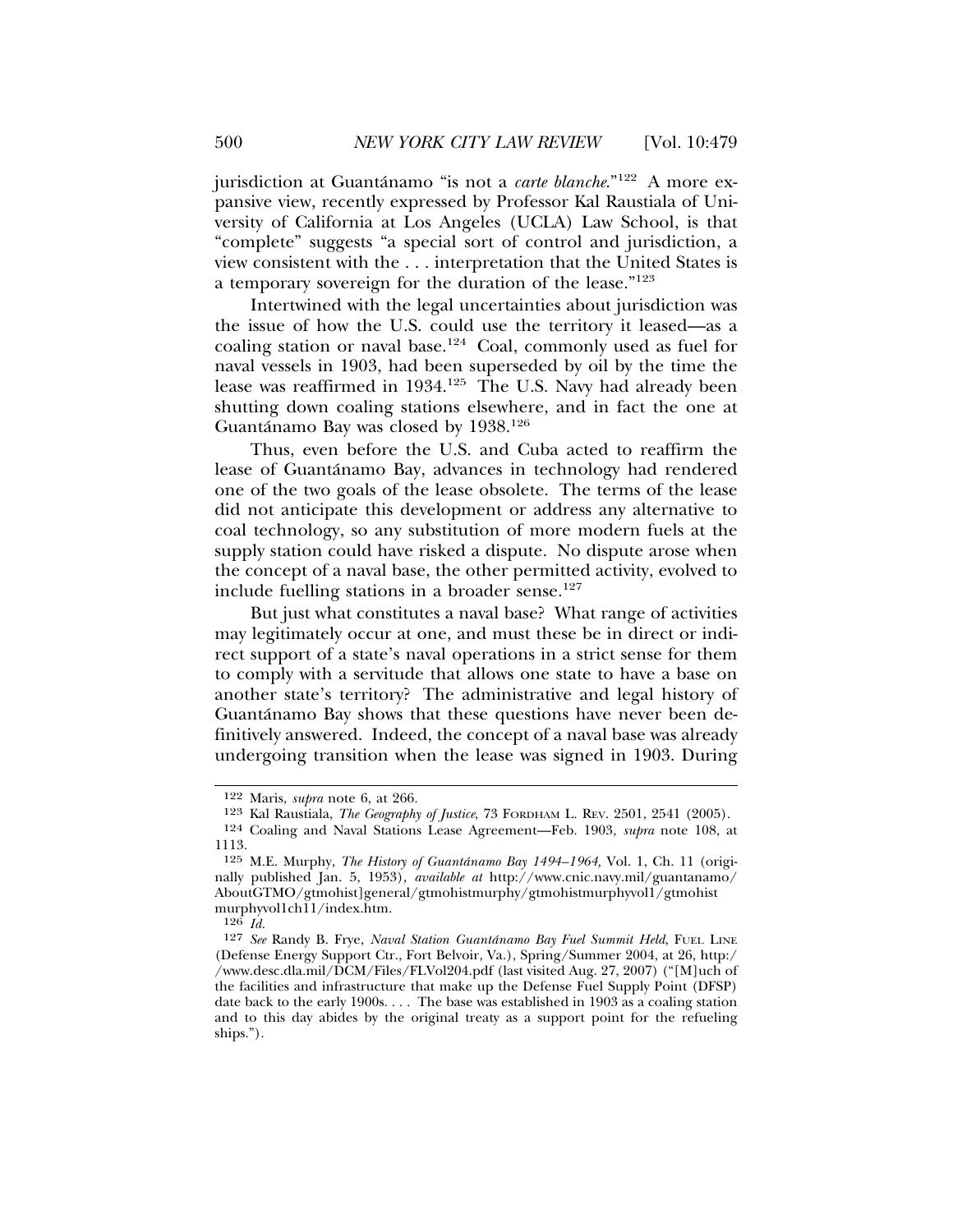that time, powerful states were just starting to engage in the practice of establishing foreign naval bases. Foreign bases, by virtue of being outside a state's sovereign territory, and often at a distance from it, had different operational requirements and activities than those bases within the state.<sup>128</sup>

The Guantánamo Bay lease did not specify restrictions other than those that prohibited commercial or industrial activity.129 This was at a time when governments saw their roles as providing essential services that today are partially or completely performed by the private sector in many states.130 The lease did not foresee this evolution, and over time interpretations of the lease's restrictions on activity at the base became looser and allowed for it. This trend arguably set the stage for a more expansive definition of legitimate naval base activities, and these broader activities in turn required support of their own.

During the base's history, permits have been issued for mercantile activity, the grazing of cattle, $131$  entertainment facilities, schools, transportation,<sup>132</sup> and dairy production plants.<sup>133</sup> Such activities would flourish or wane according to the latest interpretations of the restrictions, as the primary uses of the base evolved in their own right. During the Cold War, the base was employed for controlling Caribbean sea lanes, deterring the Soviet Union's presence in the region and supporting potential military operations.<sup>134</sup> In 1994-1995, it housed Cuban and Haitian refugees fleeing their countries, and since 2002 it has been a detention center for alleged Taliban and Al Qaeda militants.<sup>135</sup>

Use as a detention center is a principal activity, not a peripheral one. With regard to Guantánamo Bay's current use, the U.S. government has said that "[t]he positioning of a prison for enemy

<sup>&</sup>lt;sup>128</sup> *Id.* at 26 ("With the population of this remote location [Guantánamo] totally reliant on fuel for the production of power and water, and in support of essential mission operations, a reliable and modern infrastructure becomes paramount.").

<sup>129</sup> Treaty Between the United States and Cuba—May 1934, *supra* note 81.

<sup>130</sup> *See generally*, International Labor Organization (ILO), *The Impact of Decentralization and Privatization on Municipal Services* (2001), *available at* http://www.ilo.org/public/english/dialogue/sector/techmeet/jmms01/jmmsr.pdf.

<sup>131</sup> Maris, *supra* note 6, at 266–67 (noting that permits for the grazing of cattle were later rescinded by the Department of Navy).

<sup>132</sup> Gerald L. Neuman, *Anomalous Zones*, 48 STAN L. REV. 1197, 1198 (1996).

<sup>&</sup>lt;sup>133</sup> POMFRET, *supra* note 104 (noting that Guantánamo Bay produced its own dairy between 1914 and 1941, and operation of its current milk plant began 1967).

<sup>134</sup> MARK P. SULLIVAN, CONG. RESEARCH SERV., CUBA: ISSUES FOR THE 109TH CON-GRESS 38 (Aug. 31, 2006), *available at* http://nationalaglawcenter.org/assets/crs/ RL32730.pdf.

<sup>135</sup> *Id.*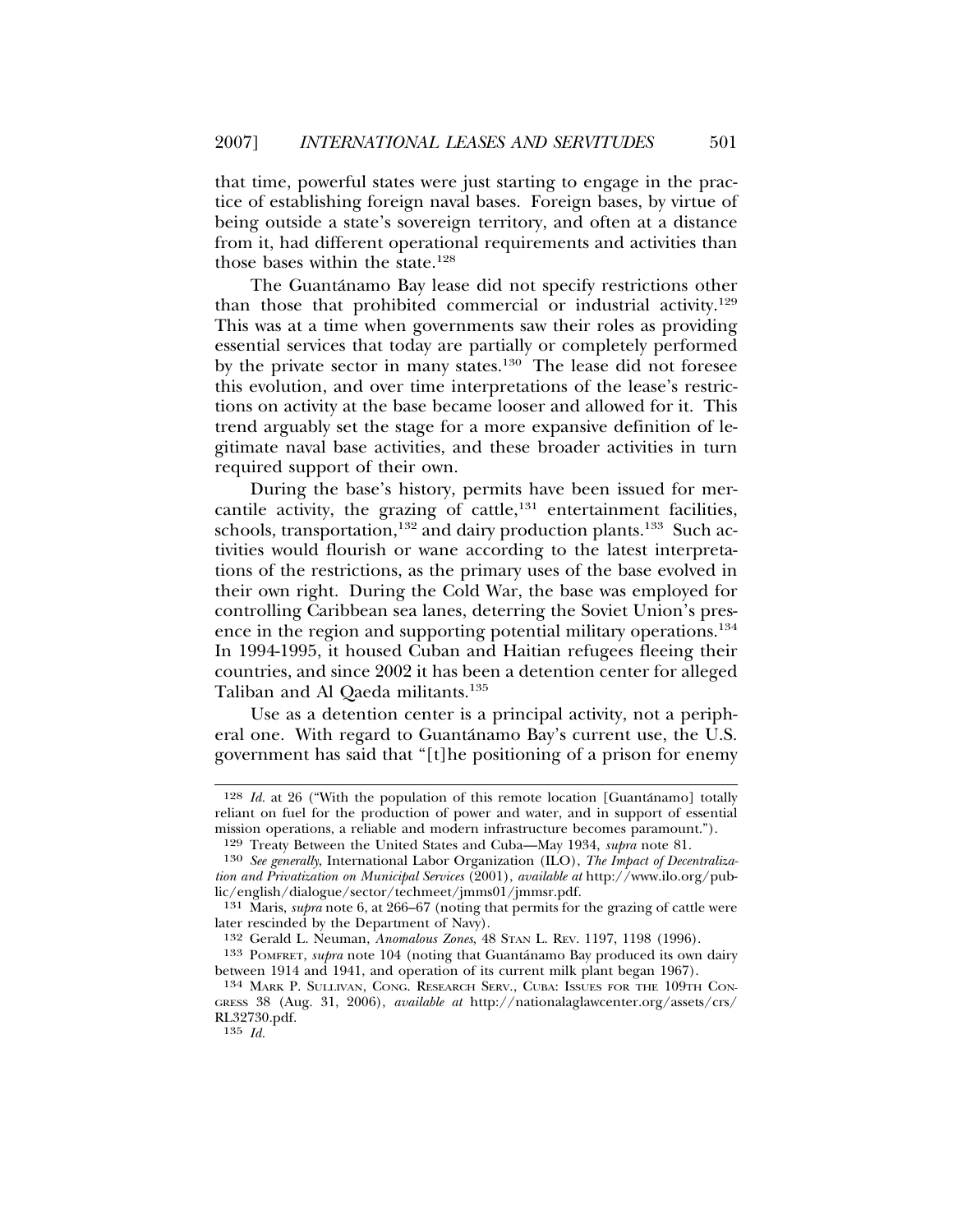combatants from the war on terrorism has focused attention on, and led to the revitalization of, a base that had been in a period of decline."136 This territory has particular value as a detention center because of U.S. sovereignty and its extra-jurisdictional nature, derived from its leased status and established to the satisfaction of the U.S. government in rulings by the Eleventh Circuit Court during the Haitian refugee influx.<sup>137</sup> "The one thing we all agreed on was that any detention facility should be located outside the United States[,]" wrote John Yoo, a former deputy assistant U.S. attorney general who was instrumental in creating the detention policy.<sup>138</sup>

#### *B. Duration and Compensation*

Maris has argued that the return of Guantanamo Bay to Cuban control was envisioned by Cuba when it sought to lease the area rather than sell the area: "[T]he legal term 'lease' was not a disguise for the actual cession of Guantánamo to the United States but a relinquishing of jurisdiction over the area with the legal possibility of eventual recovery if the parties so desired or if conditions of the lease were not met."139

After the Cuban Revolution of 1959 led to hostile relations between the U.S. and Cuba, duration arose as a prominent issue. Cuba wished to terminate the arrangement, but there was no provision allowing it to do so unilaterally, as there was for the  $U.S.<sup>140</sup>$ Meanwhile, the antagonism between the states reinforced the military and political interests of the U.S. in retaining the base.<sup>141</sup> These interests fostered the misperception that the lease had a perpetual term—to the point that both states began referring to it as such. Statements by the U.S. government today note that "Guantánamo Bay is the oldest U.S. base overseas, operating since 1903 when the U.S. government obtained a perpetual lease,"<sup>142</sup> and that

<sup>136</sup> Rhem, *supra* note 103.

<sup>137</sup> Neuman, *supra* note 132, at 1200 (citing Haitian Refugee Ctr., Inc. v. Baker, 953 F.2d 1498, 1513 n.8 (11th Cir.), *cert. denied*, 502 U.S. 1122 (1992)). *See also* Cuban Am. Bar Ass'n. Inc. v. Christopher, 43 F.3d 1412, 1424–25 (11th Cir.), *cert. denied*, 516 U.S. 913 (1995); JOHN YOO, WAR BY OTHER MEANS: AN INSIDER'S ACCOUNT OF THE WAR ON TERROR 142–43 (Atlantic Monthly Press 2006) (discussing a particular case where the absence of federal rights for Haitian refugees suggested that Guantanamo Bay was ´ outside U.S. habeas jurisdiction).

<sup>138</sup> *Id*. at 142.

<sup>139</sup> Maris, *supra* note 6, at 263.

<sup>140</sup> Treaty Between the United States and Cuba—May 1934, *supra* note 81, at 1162. <sup>141</sup> Murphy, *supra* note 125, Vol. 1, Ch. 12.

<sup>142</sup> U.S. Library of Congress, *Places in the News—Cuba* (on file with The New York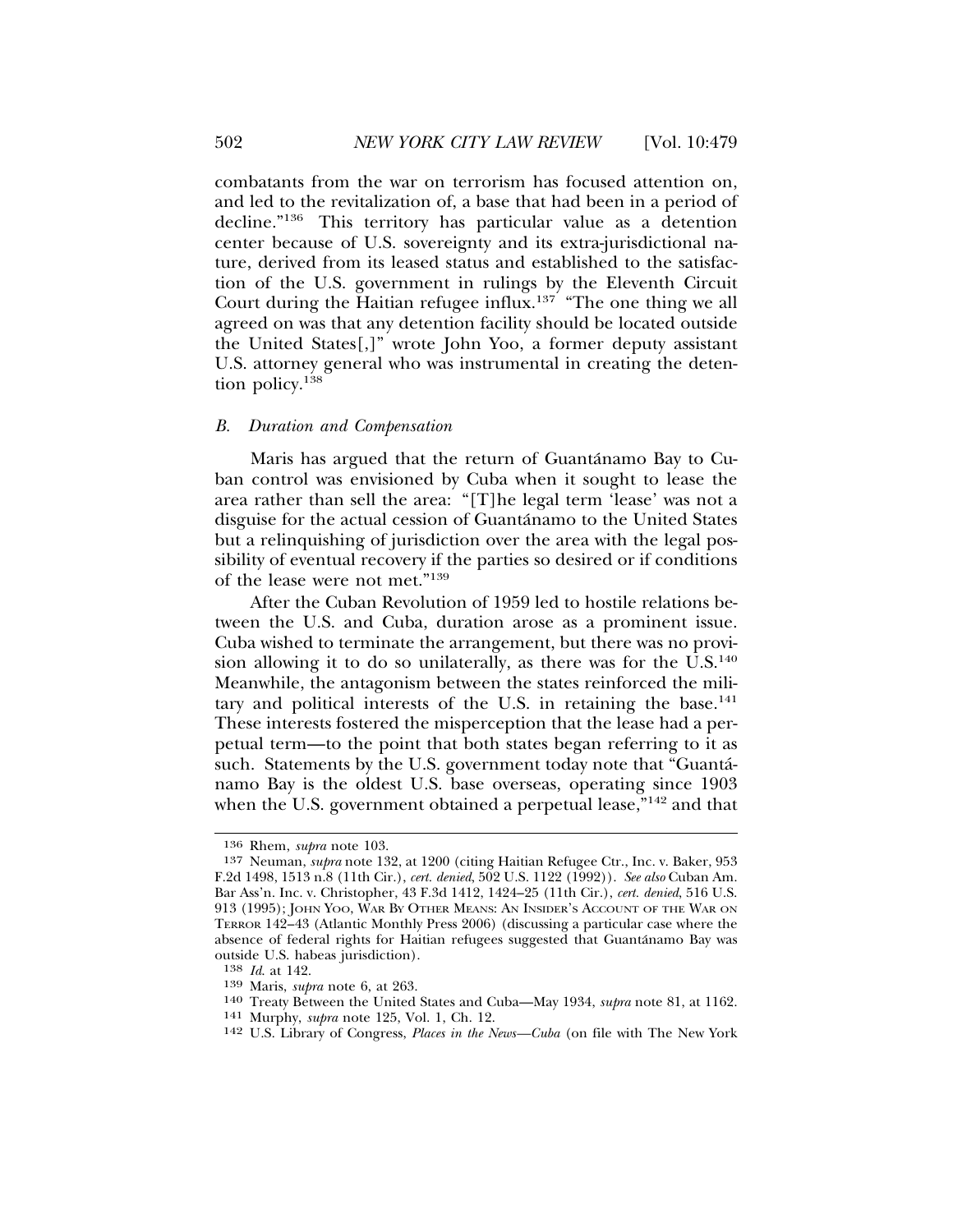"the base was leased in 1903 for \$2,000 per year on a perpetual basis."143

In making its own contradictory statements on the duration of the lease, Cuba's government has both denied and confirmed the validity of the treaty. Cuba has argued that the treaty is void because its government did not have the legal competence to cede part of the territory by means of a "lease in perpetuity."<sup>144</sup> But Cuba has also made a separate argument that relies on the treaty being valid and that Guantánamo Bay should revert to Cuban control because "being based on a lease, it is a temporary—not perpetual—occupation of part of our territory, and that . . . in due course it must be peacefully returned to Cuba."<sup>145</sup>

Termination of the lease has been envisioned by the U.S. in the Cuban Liberty and Democratic Solidarity (Libertad) Act of 1996,<sup>146</sup> which made it government policy "[t]o be prepared to enter into negotiations with a democratically elected government in Cuba either to return the United States Naval Base at Guantanamo to Cuba or to renegotiate the present agreement under mutually agreeable terms."<sup>147</sup>

International law scholars have suggested several other legal scenarios by which the lease might be ended—a finding that Cuba was coerced into accepting the Platt Amendment as a condition for independence, or that the current activities at Guantanamo Bay ´ constitute a material breach of the treaty that limits its uses to a coaling station or naval base, or that *rebus sic stantibus* is justified in view of the fundamental change of political circumstances that followed the 1959 Cuban Revolution.<sup>148</sup> Another argument questions whether the lease is compatible with the principle of self-determi-

147 *Id.* § 6061(12) (2001).

City Law Review); *see also* Rhem, *supra* note 103 ("At 101 years old, Naval Base Guantanamo Bay is America's oldest active overseas military base.").

<sup>143</sup> Rhem, *supra* note 103.

<sup>144</sup> DIRECTION DE L'INFORMATION, MINISTERE DES AFFAIRES ETRANGERES, REPUBLIQUE DE CUBA, GUANTANAMO: BASE NAVALE YANKEE DE CRIMES ET PROVOCATIONS 25 (Instituto del Libro 1970), *translated in* GUANTANAMO-YANKEE NAVAL BASE OF CRIMES AND PROVOCATIONS 29 (U.S. DEPT. OF DEF. 1977), *available at* http://stinet.dtic.mil/oai/ oai?&verb=getRecord&metadataPrefix=html&identifier=ADA373599 (follow "http:// handle.dtic.mil/100.2/ADA373599" hyperlink).

<sup>&</sup>lt;sup>145</sup> Ministerio de Relaciones Exteriores de Cuba, Guantánamo, U.S. Black Hole, *available at* http://america.cubaminrex.cu/CDH/60cdh/Guantanamo/English/ White%20Book.

<sup>146</sup> Cuban Liberty and Democratic Solidarity (Libertad) Act of 1996 § 201, 22 U.S.C. §§ 6021–6091 (1996).

<sup>148</sup> Margalida Capellà i Roig, El estatuto jurídico de Guantánamo (Cuba), 54 REVISTA ESPAÑOLA DE DERECHO INTERNACIONAL 773, 778-79 (2002) (Spain).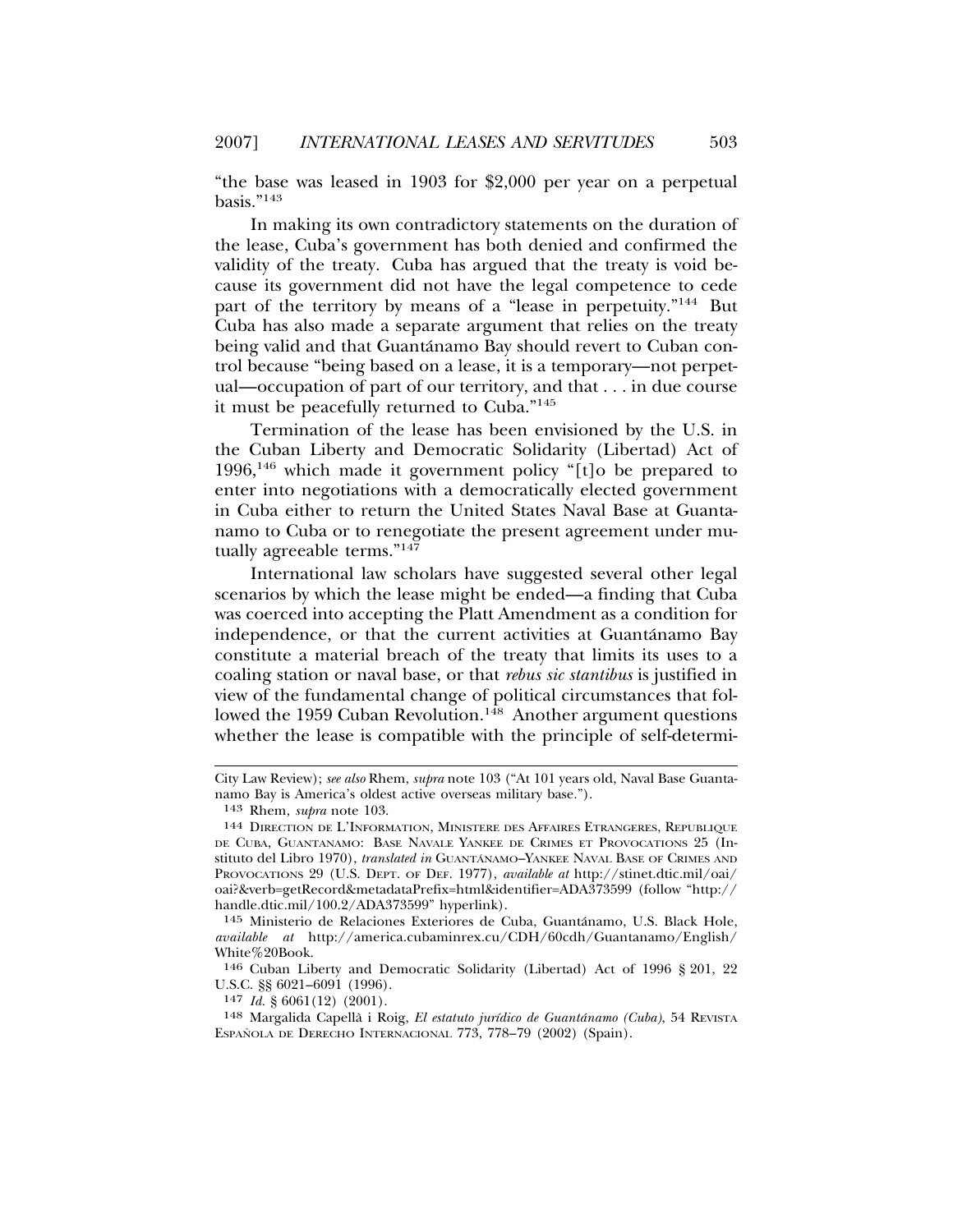nation embodied in the Charter of the United Nations.149

Opponents of these arguments point out, for example, that there is no evidence of coercion when the lease was reaffirmed in  $1934<sub>150</sub>$  and that the initial U.S. right to occupy Guantanamo did not derive from treaties or agreements with what later became the state of Cuba. Thus, "[n]o need . . . exists to consider or to accommodate the policies of *rebus sic stantibus* with *pacta sunt servanda* insofar as the United States' rights of occupation in Guantanamo are concerned."151

The Cuban government has not initiated proceedings in any legal forum to recover control over Guantanamo Bay, despite the ´ chance that Cuba could benefit from a tribunal or arbitration procedure (there may be political risks, but the legal risk is nil because an unfavorable judgment would simply reaffirm the status quo). In fact, Cuba has intentionally adopted a policy of *not* making the return of Guantánamo Bay a high priority<sup>152</sup> because circumstances have never existed to produce an accurate legal and diplomatic discourse—a pragmatic stance in view of the relative political and military strengths of the two states, which Ninth Circuit Court Judge Graber noted in her dissent in *Gherebi v. Bush*,<sup>153</sup> and perhaps also in view of the inconsistent legal arguments that Cuba has put forth about the lease's validity.

However, the International Court of Justice decision in *Minquiers and Ecrehos*, which awarded disputed territory to the United Kingdom over France on grounds that the British had exercised jurisdiction and administrative activity,<sup>154</sup> shows that Cuba could risk losing title to Guantánamo Bay by being entirely passive with respect to asserting its claim for control over it. As a result, Cuba

<sup>149</sup> de Zayas, *supra* note 84, at 304–05 *citing* 23 May 1969, 1155 U.N.T.S. 331 [*Vienna Convention*].

<sup>150</sup> Maris, *supra* note 6, at 276–78. A communication from the Cuban Secretary of State to the American Ambassador stated the 1903 lease provisions retained in the Treaty of 1934:

<sup>[</sup>re-affirmation of the lease] did so "by virtue of the free and sovereign will of the people of Cuba." The lack of records on the negotiation of this treaty which makes it impossible to refute the accuracy of the preceding statement [and] has the effect of vindicating the United States against any charge of duress which may previously have been valid.

*Id.* at 278.

<sup>151</sup> Lazar, *supra* note 120, at 740.

<sup>152</sup> Statement from the Ministry of Foreign Relations, *supra* note 71.

<sup>153</sup> Gherebi v. Bush, 352 F.3d 1278, 1309–13 (9th Cir. 2003) (Graber. J., dissenting), *vacated*, 542 U.S. 952 (2004).

<sup>154</sup> Minquiers and Ecrehos, 1953–55 I.C.J. at 72.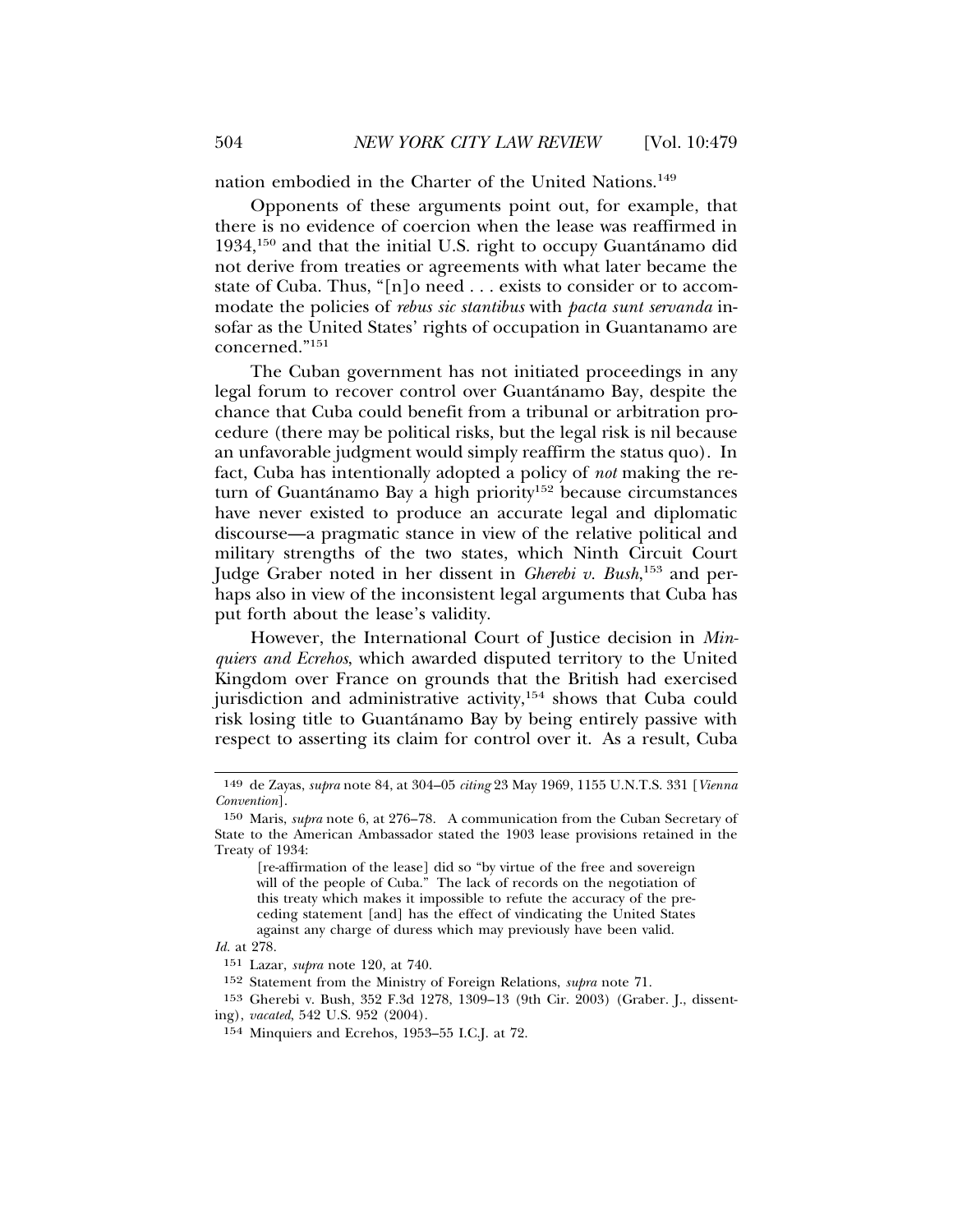pursues modest but visible acts of resistance.155 As Alfred de Zayas notes:

Cuba, of course, has no possibility to expel the United States from Guantánamo; it can only protest, and its protests have the function in international law of frustrating any eventual United States contention about putative Cuban acquiescence, thus preventing the U.S. from being able to claim sovereignty over the territory by virtue of occupation and prescription.<sup>156</sup>

Cuba uses two vehicles for this resistance – public rhetoric in its conduct of international relations, and the compensatory aspect of the lease. Events show that its rhetorical denunciations of the U.S. occupation of Guantánamo Bay can be inconsistent with its actions regarding the territory. Thus, while Cuba has cited the current use of the base as a detention center as justifying an end to the lease,157 it acquiesced to this use when contacted by U.S. authorities in advance and stated as the operation was starting:

We will not create obstacles to the development of the operation. Having been advised of it and conscious that it requires a large movement of personnel and means of aerial transport, the Cuban authorities will maintain contact with the personnel of the base in the adoption of measures that impede the risk of accidents.<sup>158</sup>

In regard to the compensation stipulated by the lease, the U.S. has continued to make annual rent payments for Guantanamo Bay, but these have been transformed from reflecting the true value of the territory159 into token payments because the lease had no provision for adjusting the rental amount. With the phasing out of gold coins and changes in the value of gold in dollar terms, the \$2,000 payable in gold coins eventually became \$4,085 payable by

<sup>155</sup> de Zayas, *supra* note 84, at 290–91 (noting that since 1959 Cuba has expressed the view that the American presence in Guantanamo Bay constitutes an illegal ´ occupation).

<sup>156</sup> *Id.* at 291 (citing Fidel Castro, Fidel Castro Speeches: 1984–1985 (Pathfinder Press 1985) at 99–100) (quoting Fidel Castro as stating in a January 11, 1985 speech delivered in Nicaragua) ("What interest can we have in waging a war with our neighbors. . . . We do not intend to recover it with the use of arms. . . . If some day it will be ours, it will not be by the use of force, but by the advance of the consciousness of justice in the world.").

<sup>157</sup> *Id.* at 307–08.

<sup>158</sup> Statement from the Ministry of Foreign Relations, *supra* note 71 (quotation translated by author).

<sup>159</sup> Interview by Vivien Sequera with Raul Castro Ruz, Cuban Defense Minister, at ´ the Loma Malones Observation Point, Guantánamo (Jan. 19, 2002), *available at* http:/ /www.cubapolidata.com/cafr/news/2002-1.html#3 (last visited Aug. 11, 2007). "[I]n Cuba during the U.S. occupation, there were places where you could buy a hectare of land for 10 U.S. cents[,]" Castro said. *Id.*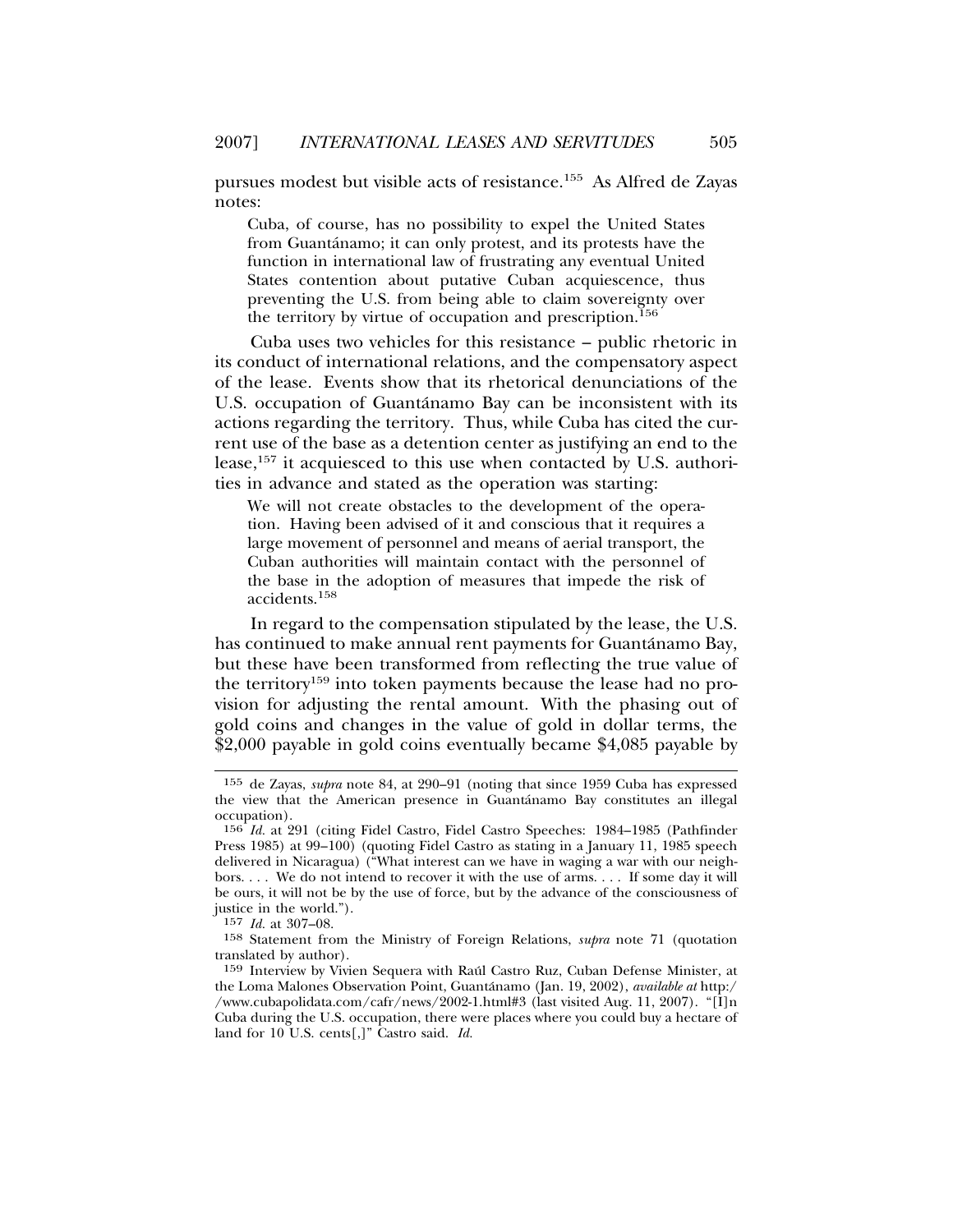check,160 but it still represents the 1903 value of the territory itself.

Cuba has refused to cash the checks after 1959 "in rejection of what it justly considers to be an illegal usurpation of a portion of its territory."161 Whether this legally constitutes rejection of the funds is another issue, as Cuba continues to accept the checks that are convertible into the funds.

"The U.S. does annually pay the \$4,085 in the form of a U.S. Treasury check. This check is transmitted to the Cuban government by the U.S. Interests Section in Havana on or before July," according to a U.S. government official familiar with Cuba and Guantánamo Bay.<sup>162</sup> The check is not refused upon receipt or subsequently returned to the U.S., according to the official. "It's not rejected, but I've never seen any evidence that the Cubans . . . have cashed the checks," he said.<sup>163</sup>

The U.S. considers that under commercial law, it complies with its obligation as payor by providing the check to Cuba's government, according to the official.164 The U.S. has not sought to make payment by alternate means such as electronic funds transfer due to "the absence of normal banking relations between the U.S. and Cuba," he said.<sup>165</sup>

U.S. Treasury checks have no validity after a year,<sup>166</sup> resulting in the U.S. having access to leased territory at Guantánamo Bay at no cost. This occurs without any substantive financial consequence to Cuba because the annual payment has become a token amount

All checks drawn on the Treasurer of the United States must be negotiated within 12 months after the date of issue. Unnegotiated USG [US Government] Checks are canceled 14 months after issue by Treasury. Valid claims against checks canceled by Treasury may be re-submitted for certification and issuance of a check(s).

*Id.* at 6.

<sup>160</sup> Strauss, *supra* note 2, at 131 (citing *Gitmo Detainees Get New Deal* (CBS television broadcast Dec.  $\vec{6}$ , 2002)) (noting that the \$2,000 annual payment by the U.S. to Cuba has been unchanged since the 1903 "treaty's stipulation that the payment be made 'in gold coin' makes the effective value today roughly \$4,000").

<sup>161</sup> Embassy of Cuba in the United Kingdom, *Facts About the U.S. Naval Base at Guantanamo*, http://www.cubaldn.com/englishFiles (follow "FACTS ABOUT THE U S NA-VAL BASE IN GUANTANAMO.pdf" hyperlink) (last visited Aug. 11, 2007).

<sup>162</sup> Telephone interview with the official, who spoke "on background" (information is given on condition that the source is not identified); he agreed to be described as above. (Dec. 20, 2006).

<sup>163</sup> *Id.*

<sup>164</sup> *Id.*

<sup>165</sup> *Id.*

<sup>166</sup> U.S. DEP'T OF STATE, 4 FAH-3 H-340, FINANCIAL MANAGEMENT PROCEDURES HANDBOOK 5–6 (1995), *available at* http://foia.state.gov/masterdocs/04fah03/ 04fah030340.pdf (last visited Aug. 12, 2007).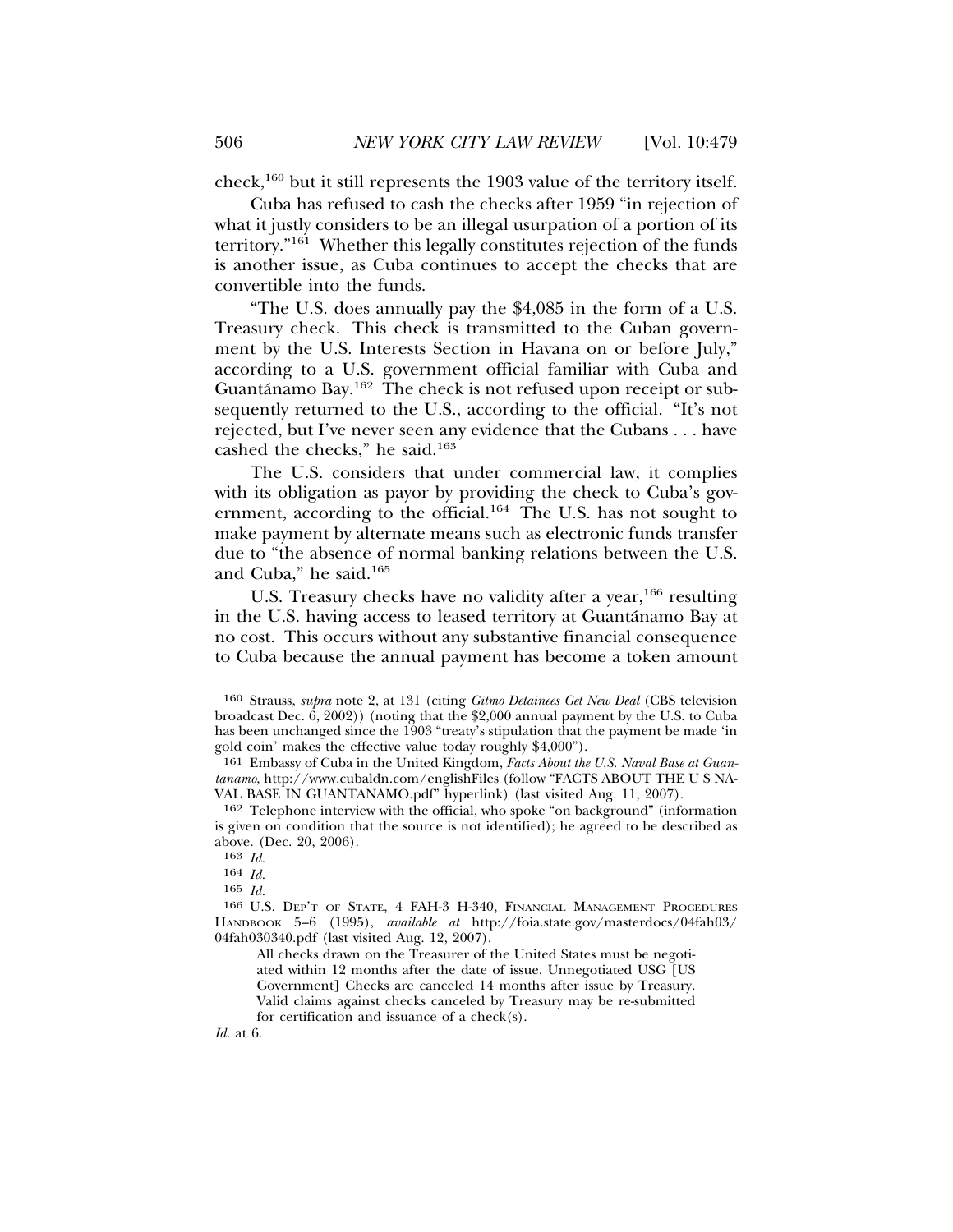that Cuba calculates as  $37.4$  cents per hectare.<sup>167</sup>

#### VII. ANALYSIS AND IMPLICATIONS

The situation at present appears to offer the U.S. a remarkably smooth path toward obtaining title to Guantánamo Bay through prescription. It has displayed effective control and jurisdiction over an extended period, as required by *Minquiers and Ecrehos*. 168 Cuba has consistently behaved passively toward the territory as evidenced by its policy of not prioritising Guantánamo's recovery through legal means and thereby not bringing the case to an international tribunal or arbitration; and by acquiescing to specific U.S. activities on the territory that are counter to its arguments that they violate the treaty's restrictions.169 Moreover, Cuba's own municipal law considers Guantánamo Bay to be foreign territory as the result of a 1934 decision by its Supreme Court.170 Finally, the transformation of the rent amount to a token level that Cuba does not convert into cash renders the compensation aspect of the lease, once material, inconsequential.

The significance of the last point is that a halt in rent payments by the U.S. would not be a serious enough breach of the treaty to render it void and cause control over Guantanamo Bay to ´ revert to Cuba. Indeed, Laly-Chevalier suggests it may not even be a violation. "One does not find in general international law any precise definition of the violation of a treaty," she writes,171 adding that a true violation is serious enough to affect the very substance of the treaty and that non-compliance with minor elements "do not generally qualify as violations."172

Thus, while Cuba may have retained sovereignty over Guanta-´ namo Bay through the lease, it may no longer be in a position to control whether it can *keep* that sovereignty. This raises a question about whether "ultimate sovereignty" remains true sovereignty once its continued existence becomes dependent on another sov-

<sup>167</sup> Interview with Raúl Castro Cruz, supra note 159.

<sup>168</sup> Minquiers and Ecrehos, 1953–55 I.C.J. at 67.

<sup>169</sup> Embassy of Cuba in the United Kingdom, *supra* note 161.

<sup>170</sup> Lazar, *supra* note 120, at 738 (citing *In re* Guzman & Latamble, Annual Digest & Reports of Pub. Int'l Law Cases, 1933–34, Case No. 43, 112 (Cuba Sup. Ct. 1994)). Here, the court declared that "the territory of that naval station is for all legal effects regarded as foreign." *Id.* This was in February 1934, before the treaty in May reaffirmed the lease. Capellà i Roig, *supra* note 148, at 781.

<sup>171</sup> CAROLINE LALY–CHEVALIER, LA VIOLATION DU TRAITE 126 (Editions Bruylant/ Editions de l'Université de Bruxelles 2005) (quotation translated by Author).  $172$  *Id.* at 138.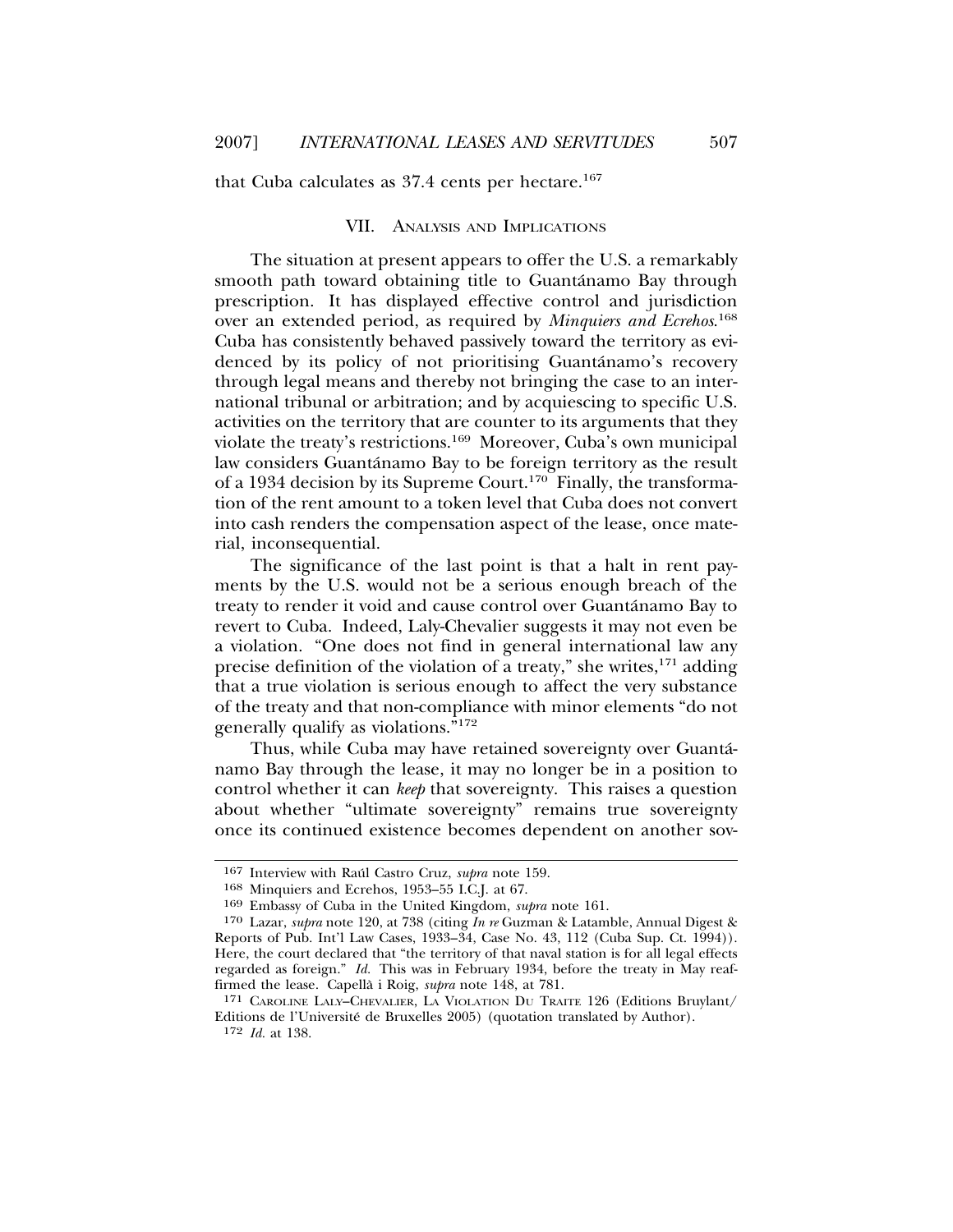ereign state. A policy change by the U.S. government may be all that is necessary for Guantanamo Bay's title to shift to the U.S. ´

By continuing to pay the rent, however, the U.S. annually displays its acceptance of the lease and its affirmation of Cuban sovereignty over the territory—a situation that has value for the U.S. in two respects. From the standpoint of international relations, it permits the U.S. to seek changes in Cuba's form of government by offering the incentive of terminating or changing the lease. From a legal perspective, maintaining Guantanamo Bay as a leased area ´ with neither U.S. sovereignty nor Cuban jurisdiction preserves the territory's character as an extra-jurisdictional entity.

Neuman refers to such an entity as an "anomalous zone" where "certain legal rules, otherwise regarded as embodying fundamental policies of the larger legal system, are locally suspended."<sup>173</sup> He notes that such geographical exceptions to fundamental policies can be dangerous for the policies' basic values.174 "In a sense, any exception to a rule tests the firmness of the rule. Exceptions may multiply, and even if they do not, the rule is only as strong as the barriers to bringing oneself within the exception."175 Additionally, he asserts "within an anomalous zone, disrespect for one fundamental value may breed disrespect for others."<sup>176</sup>

Exceptions to a rule may spread vertically, within a state, but they can also spread horizontally, among states. The use of Guantánamo Bay as a detention center has been referenced by foreign governments to justify deviations from their established legal procedures in regard to the handling of suspected terrorists or other persons deemed to be security threats.177

It is common for states to replicate the behavior of other states when faced with similar situations, producing what political scientists call an international regime – defined by Krasner as a set of "principles, norms, rules and decision-making procedures around which actors' expectations converge in a given area of interna-

<sup>173</sup> Neuman, *supra* note 132, at 1201.

<sup>174</sup> *Id.* at 1233.

<sup>175</sup> *Id.* at 1234.

<sup>176</sup> *Id.*

<sup>177</sup> Harold Hongju Koh, Gerard C. and Bernice Latrobe Smith Professor of International Law, Yale Law School, John Galway Foster Lecture: The United States and Human Rights after September 11th, Remarks Before the University College, London (Oct. 21, 2003) (transcript available at http://www.blackstonechambers.com/pdf-Files/Blackstone\_JGF%20Lecture.pdf) (last visited Aug. 12, 2007). Remarks were given prior to his appointment as Dean of Yale Law School.